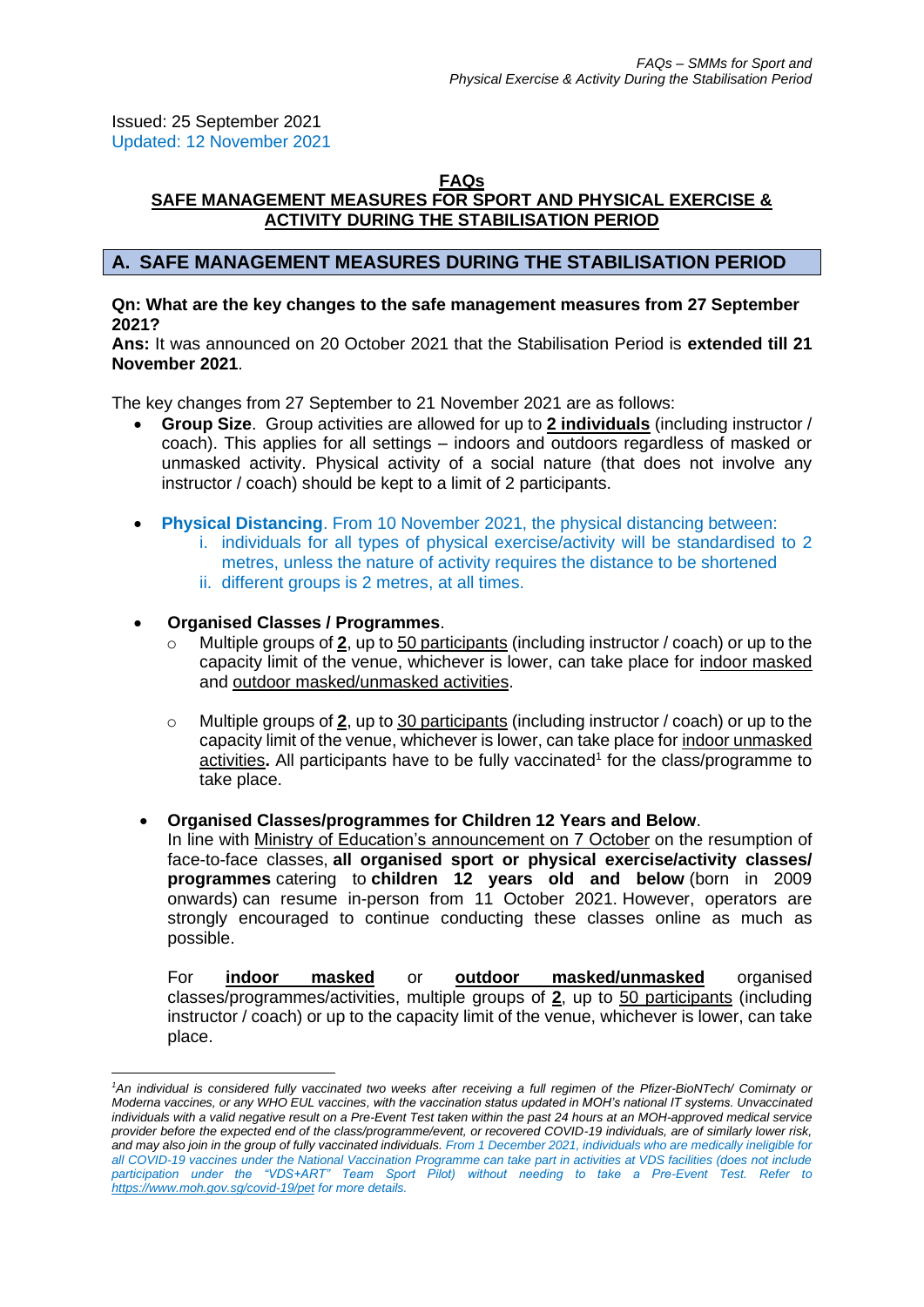**For Indoor unmasked organised classes/programmes/activities,** for children 12 years old and below (born in 2009 and after) may resume with the children not having to undergo a Pre-Event test, subject to the following provisions:

- a. Only 1 group of **not more than 2 participants** (including instructor). If both individuals are unvaccinated children, they must be from the same household.
- b. There can be **no multiple groups** of 2 participants
- c. The instructor must be fully vaccinated (includes those that have valid PET result / have recovered from COVID-19).

To be clear, in an indoor, unmasked organised class/programme/activity, only a 1-on-1 class/programme/activity between the instructor and a participant who is 12 years and below can take place.

**Seniors 60 Years and Above**. To protect our seniors and at the same time provide them with safe outlets to stay active, healthy and socially connected, Sport Singapore will be piloting sport and physical activities for fully-vaccinated or COVID-19 recovered seniors (60 years and above) in a controlled environment at selected ActiveSG Sport Centres under the supervision of Sport Singapore's staff, Enforcement Officers and Safe Distancing Ambassadors, from 10 November 2021. Activities such as aquatic programmes, badminton, pickleball, square stepping, etc, will be held at specific sites and dedicated timings to ensure that the participating seniors do not mix with the participants of other programmes. More information will be available on [myactivesg.com.](https://www.myactivesg.com/)

# **B. ON VACCINATION-DIFFERENTIATED SAFE MANAGEMENT MEASURES & ELIGIBILITY**

## **Qn: What is vaccination-differentiated Safe Management Measures (SMM) and where is it applicable at?**

**Ans:** As fully vaccinated individuals have better protection against infection and severe illness, fully vaccinated individuals may participate in activities in high-risk settings (unmasked activities that take place indoors<sup>2</sup>) from 10 August 2021. The group size can go up to 2 individuals (including instructor / coach). For organised classes/programmes catered to fully vaccinated individuals, multiple groups of 2, up to 30 pax or the capacity limit of the venue, whichever is lower, is allowed.

Unvaccinated individuals with a valid negative result on a Pre-Event Test taken in the past 24 hours at an MOH-approved medical service provider before the expected end of the class/programme/event, or recovered COVID-19 individuals, are of similarly lower risk, and may also join in the group of fully vaccinated individuals. From 1 December 2021, individuals who are medically ineligible for all COVID-19 vaccines under the National Vaccination Programme can take part in activities at VDS facilities (does not include participation under the "VDS+ART" Team Sport Pilot) without needing to take a Pre-Event Test. Refer to <https://www.moh.gov.sg/covid-19/pet> for more details.

<sup>2</sup> *Indoor spaces are defined as those enclosed by shelter and walls.*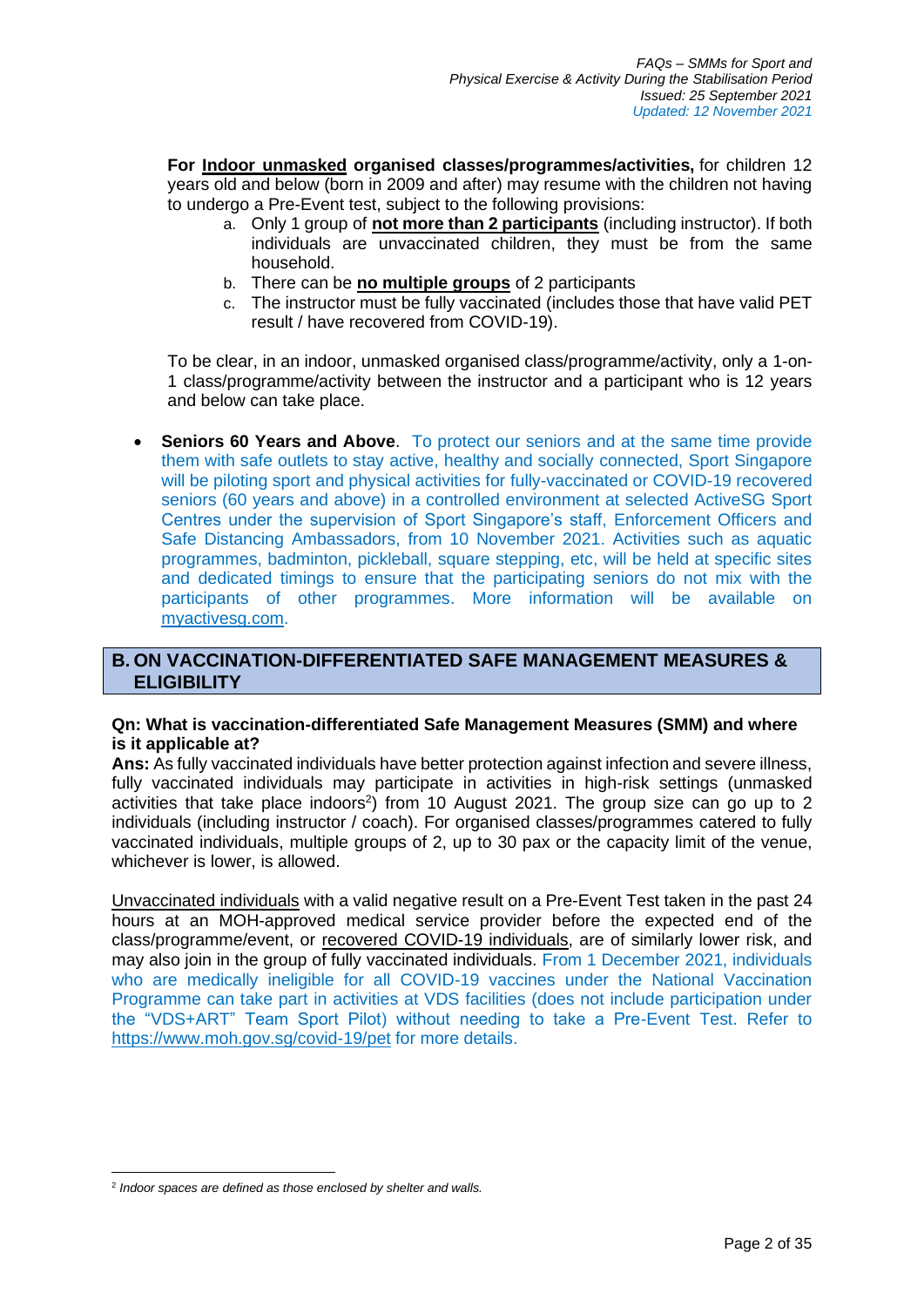# **Qn: What does fully vaccinated individual mean?**

**Ans:** An individual is considered fully vaccinated two weeks after receiving a full regimen of the Pfizer-BioNTech/ Comirnaty or Moderna vaccines, or any WHO EUL vaccines, with the vaccination status updated in MOH's national IT systems<sup>3</sup>.

Unvaccinated individuals with a valid negative result on a Pre-Event Test taken in the past 24 hours at an MOH-approved medical service provider before the expected end of the class/programme/event, or recovered COVID-19 individuals, are of similarly lower risk, and may also join in the group of fully vaccinated individuals. From 1 December 2021, individuals who are medically ineligible for all COVID-19 vaccines under the National Vaccination Programme can take part in activities at VDS facilities (does not include participation under the "VDS+ART" Team Sport Pilot) without needing to take a Pre-Event Test. Refer to <https://www.moh.gov.sg/covid-19/pet> for more details.

# **Qn: I want to organise** *unmasked* **class/programme/activities at my** *indoor* **facility. How do I go about it?**

**Ans:** Permitted enterprises are:

- to implement vaccination-differentiated SMMs at their indoor facilities
- to prominently display that vaccination-differentiated SMMs are implemented on their premises
- to set up proper checking protocol at their access control
- responsible to conduct checks on the vaccination status of their participants at their access control. Persons who fail to have their status verified will be denied participation in high-risk activities. Only fully vaccinated individuals may be admitted for the indoor / unmasked class/ programme / activity.
- to ensure that every person who enter their premises have their vaccination status checked and recorded manually or electronically, beyond the usual screening measures such as TraceTogether-only SafeEntry (TT-only SE), SafeEntry Gateway (SEGW) check-in & check-out and temperature checks.
- to ensure that participants, instructors and staff also adhere to an enhanced set of SMMs per [Annex in the Sport Singapore guidance issued on](https://www.sportsingapore.gov.sg/Newsroom/Media-Releases) 25 Sep 2021.

In addition, all indoor premises should refer to the latest guidance on improving ventilation and indoor air quality in buildings amid the COVID-19 situation, available at: [https://go.gov.sg/bca](https://go.gov.sg/bca-circular-improving-ventilation-iaq)[circular-improving-ventilation-iaq](https://go.gov.sg/bca-circular-improving-ventilation-iaq) as well as enhance hygiene and cleanliness through the SGClean certification: <https://www.sgclean.gov.sg/join/for-owners/how-to-be-certified/>

# **Qn: Can I do a ontime check of vaccination status for regular patrons at my facility instead of checking their trace-together app each time they visit?**

**Ans:** Yes. If you are implementing VDS at your facility, you need to:

- Implement Trace Together only SafeEntry or SafeEntry Gateway check-in and checkout
- Check the vaccination status of every person who enters your facility
- Record the vaccination status check manually or electronically
	- o For regular patrons at your facility, you can do a one-time check of their vaccination status and record it in your master list of "pre-verified" fully vaccinated persons. Thereafter, each time these regular patrons visit your gym, you only need to verify they are in your master list of "pre-verified" persons before they are allowed to enter. This of course cannot be done for patrons who come in via PET

<sup>3</sup> *From 10 August 2021, individuals who are fully vaccinated with the World Health Organisation's Emergency Use Listing (WHO EUL) vaccines such as Sinovac-CoronaVac, Sinopharm, and AstraZeneca will be eligible for the vaccination-differentiated safe management measures.*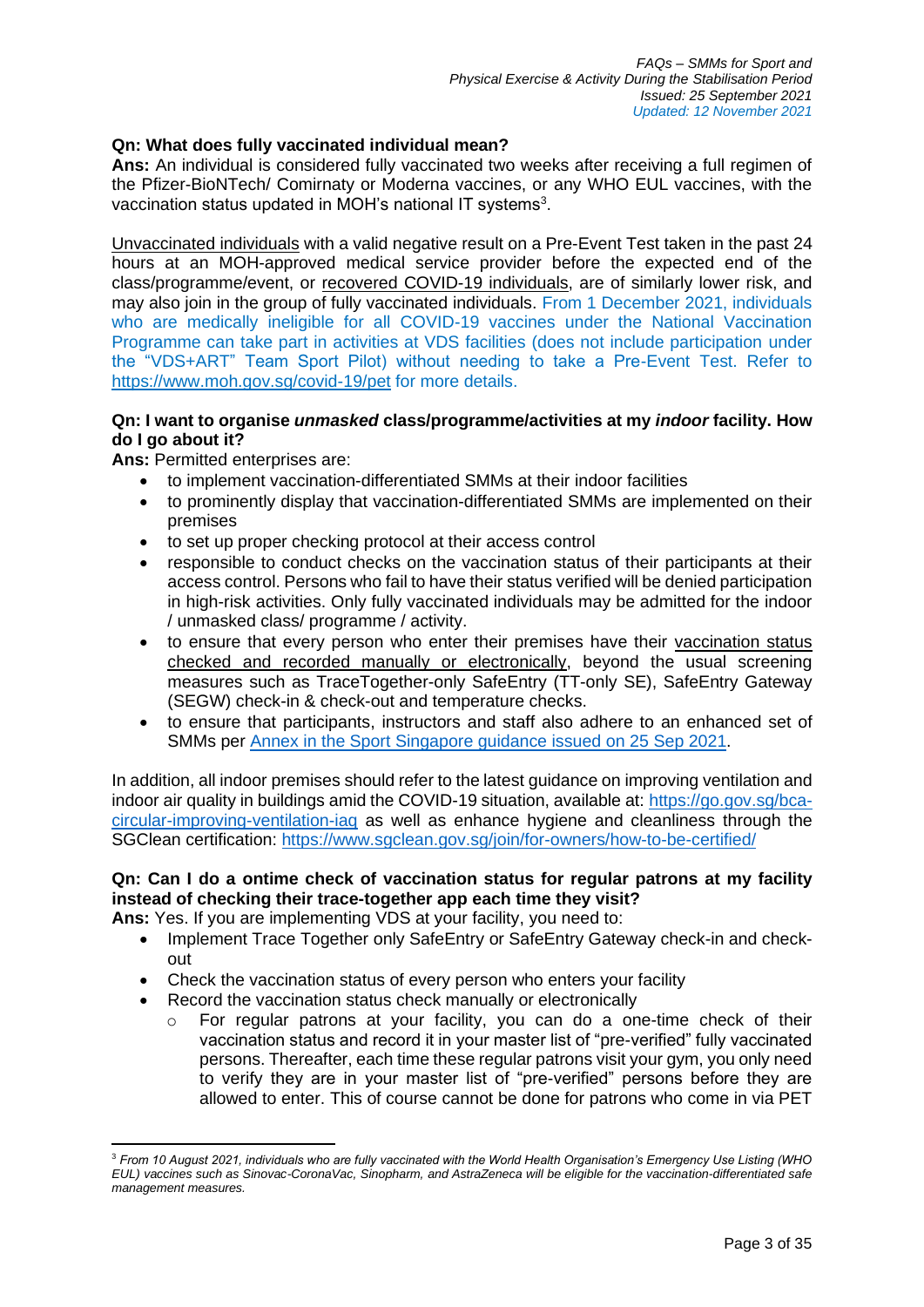where you will need to check their PET results every time they visit since it is only valid for 24 hours.

#### **Qn: I am organising a class that requires vaccination-differentiated SMMs. How do I check my participants' vaccination status?**

**Ans:** You can refer to the information at [https://go.gov.sg/status-check.](https://go.gov.sg/status-check) You can also check the status of vaccination or their COVID test records on the participants' TraceTogether app.

For recovered individuals, they can show the pre-event test exemption notice. Operators/organisers should verify that the PET exemption notice belongs to the customer, i.e. NRIC/FIN on the document matches the NRIC/FIN on the customer's photo ID. Additionally, operators/organisers should verify that the exemption date is valid for the duration of the class/programme.

| <b>SINGAPORE</b>                                                                              |                                                                                                                                                                                                                                                                                                                                     |
|-----------------------------------------------------------------------------------------------|-------------------------------------------------------------------------------------------------------------------------------------------------------------------------------------------------------------------------------------------------------------------------------------------------------------------------------------|
|                                                                                               | <b>PRE-EVENT TESTING (PET) EXEMPTION NOTICE</b>                                                                                                                                                                                                                                                                                     |
| <b>Full Name:</b><br>(as per NRIC/FIN/Passport)                                               | <b>ABCDEF</b>                                                                                                                                                                                                                                                                                                                       |
| <b>NRIC/FIN/Passport Number:</b>                                                              | XXXXX567A                                                                                                                                                                                                                                                                                                                           |
| <b>Country of Passport Issue</b><br>(only for foreigners without<br>FIN):                     | Country                                                                                                                                                                                                                                                                                                                             |
|                                                                                               |                                                                                                                                                                                                                                                                                                                                     |
|                                                                                               |                                                                                                                                                                                                                                                                                                                                     |
|                                                                                               | This is to certify that the abovementioned first tested positive for SARS-CoV-2<br>(COVID-19) via a Polymerase Chain Reaction (PCR) test* on <date>. He/She is<br/>exempted from Pre-Event Testing (PET) till <date> (inclusive).<br/>For further details, please contact [Name of Clinic (and Branch if applicable),</date></date> |
|                                                                                               |                                                                                                                                                                                                                                                                                                                                     |
| To whom it may concern,<br>2.<br>email, phone number].<br>Thank you.<br>Stamp/ Signature/Date |                                                                                                                                                                                                                                                                                                                                     |
|                                                                                               |                                                                                                                                                                                                                                                                                                                                     |
| Name:<br><b>Designation:</b>                                                                  |                                                                                                                                                                                                                                                                                                                                     |

**Qn: I operate an indoor facility. Is it mandatory for me to implement vaccinationdifferentiated SMMs for all classes/programmes/activities at my indoor facility? Ans:** Permitted enterprises are to determine if they would implement vaccination-differentiated SMMs at their facilities. Those who choose not to implement vaccination-differentiated SMMs will not be allowed to conduct indoor unmasked activities nor provide equipment at their facility.

Those that choose not to implement vaccination-differentiated SMMs may continue to conduct indoor masked activities without the provision of equipment or outdoor activities. For indoor facility, participants, instructors and staff will also have to adhere to an enhanced set of SMMs per [Annex in the Sport Singapore guidance issued on 25 Sep 2021.](https://www.sportsingapore.gov.sg/Newsroom/Media-Releases)

In addition, all indoor premises should refer to the latest guidance on improving ventilation and indoor air quality in buildings amid the COVID-19 situation, available at: [https://go.gov.sg/bca-](https://go.gov.sg/bca-circular-improving-ventilation-iaq)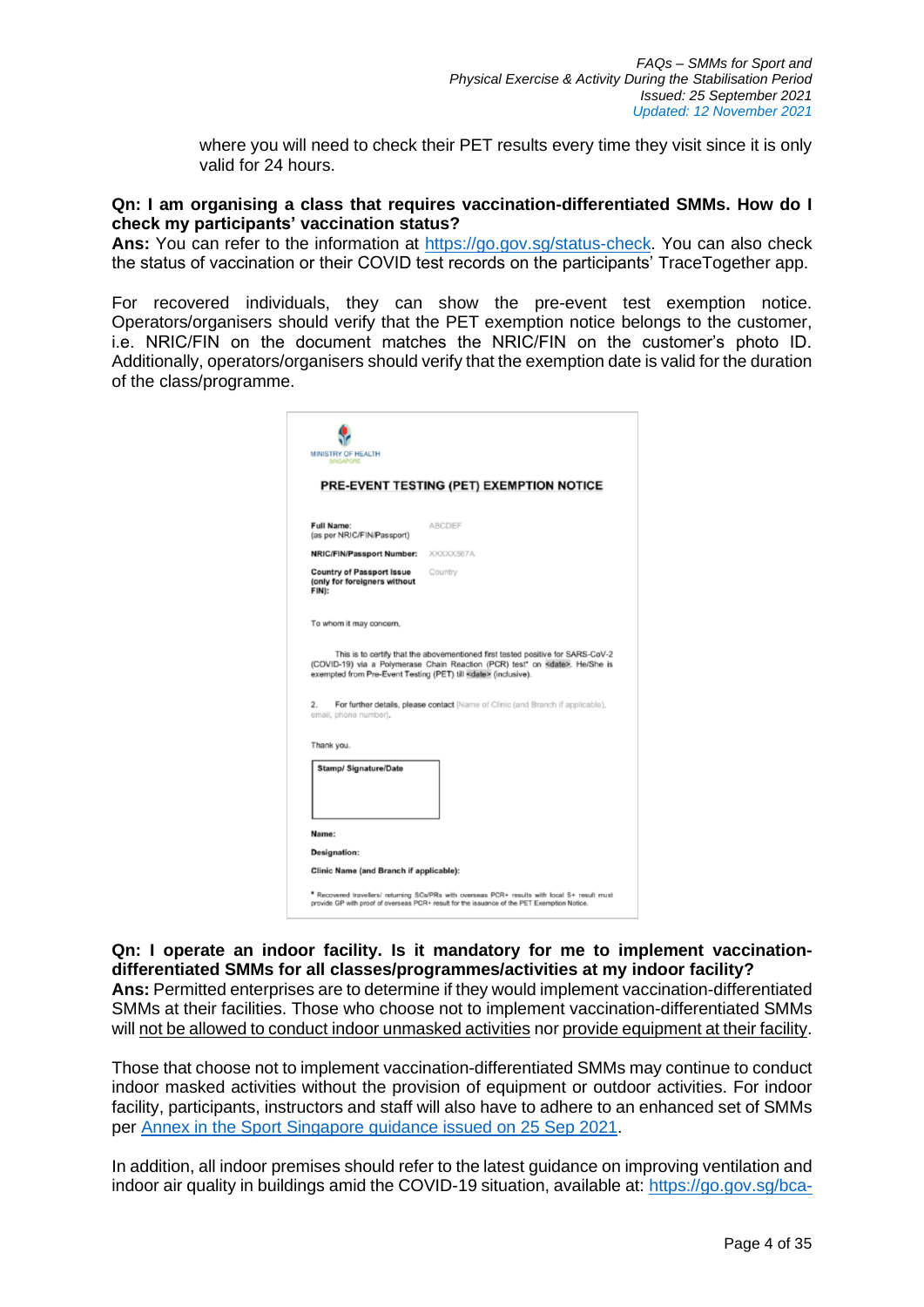[circular-improving-ventilation-iaq](https://go.gov.sg/bca-circular-improving-ventilation-iaq) as well as enhance hygiene and cleanliness through the SGClean certification: <https://www.sgclean.gov.sg/join/for-owners/how-to-be-certified/>

## **Qn: If I do not implement vaccination-differentiated SMMs at my indoor facility, can I still offer common/shared equipment to my participants who are masked?**

**Ans:** No, you cannot. If you choose not to implement vaccination-differentiated SMMs, you may only continue to conduct indoor masked activities without the provision of equipment. In addition, your participants, instructors and staff will also have to adhere to an enhanced set of SMMs per [Annex in the Sport Singapore guidance issued on 25 Sep 2021.](https://www.sportsingapore.gov.sg/Newsroom/Media-Releases)

In addition, all indoor premises should refer to the latest guidance on improving ventilation and indoor air quality in buildings amid the COVID-19 situation, available at: [https://go.gov.sg/bca](https://go.gov.sg/bca-circular-improving-ventilation-iaq)[circular-improving-ventilation-iaq](https://go.gov.sg/bca-circular-improving-ventilation-iaq) as well as enhance hygiene and cleanliness through the SGClean certification: <https://www.sgclean.gov.sg/join/for-owners/how-to-be-certified/>

## **Qn: I am an unvaccinated instructor conducting classes in an indoor unmasked setting. What must I do?**

From 1 October, unvaccinated instructors that work in VDS settings will need to take a preevent test before conducting indoor classes with unmasked participants. In addition, you will need to adhere to the Fast & Easy Test and Vaccinate or Regular Test regimes.

## **Qn: Do students need to carry their TraceTogether (TT) token during activity?**

**Ans:** Where it may not be practical to do so, the TT tokens need not be carried on the individual; however, the operator should keep records of class attendance and group lists to facilitate contact tracing. Depending on the specific circumstances (e.g. duration of close contact, nature of close contact environment, type of activity, prevailing COVID situation etc.), MOH may impose quarantine orders on group, class, facility level.

## **Qn: I have a mixed purpose facility that has a weights-training gym, exercise studio, outdoor pool, spa, can I offer classes for both fully vaccinated and non-vaccinated people?**

Ans: Permitted enterprises that have multiple spaces may conduct different group activities for people who are fully vaccinated (includes those that have valid PET result / have recovered from COVID-19) and non-vaccinated in those spaces.

If you allow indoor unmasked activities, you will have to ensure that there is no intermingling of these two categories of individuals for the whole time these individuals are within the facilities (including common areas such as changing rooms and toilets). In such situation, the individuals from different categories should be clearly marked by use of different coloured wrist tags, passes or some other form of differentiating identification.

## **Qn: I am a Fitness Studio offering low intensity Yoga classes. Can I have both unvaccinated and vaccinated students in the same class by making everyone wear their mask?**

**Ans:** Yes, you can (up to 50 pax, or the capacity limit of the venue, whichever is lower). However, if any one person is unmasked at any point in time, including wearing the mask below the nose, all activity in the gym must stop until everyone is masked up again.

If you do not provide common equipment, you do not need to implement VDS.

If you provide common equipment such as yoga mats, you will need to implement VDS at your facility. Refer to earlier FAQ on implementing VDS at the indoor facility for more information.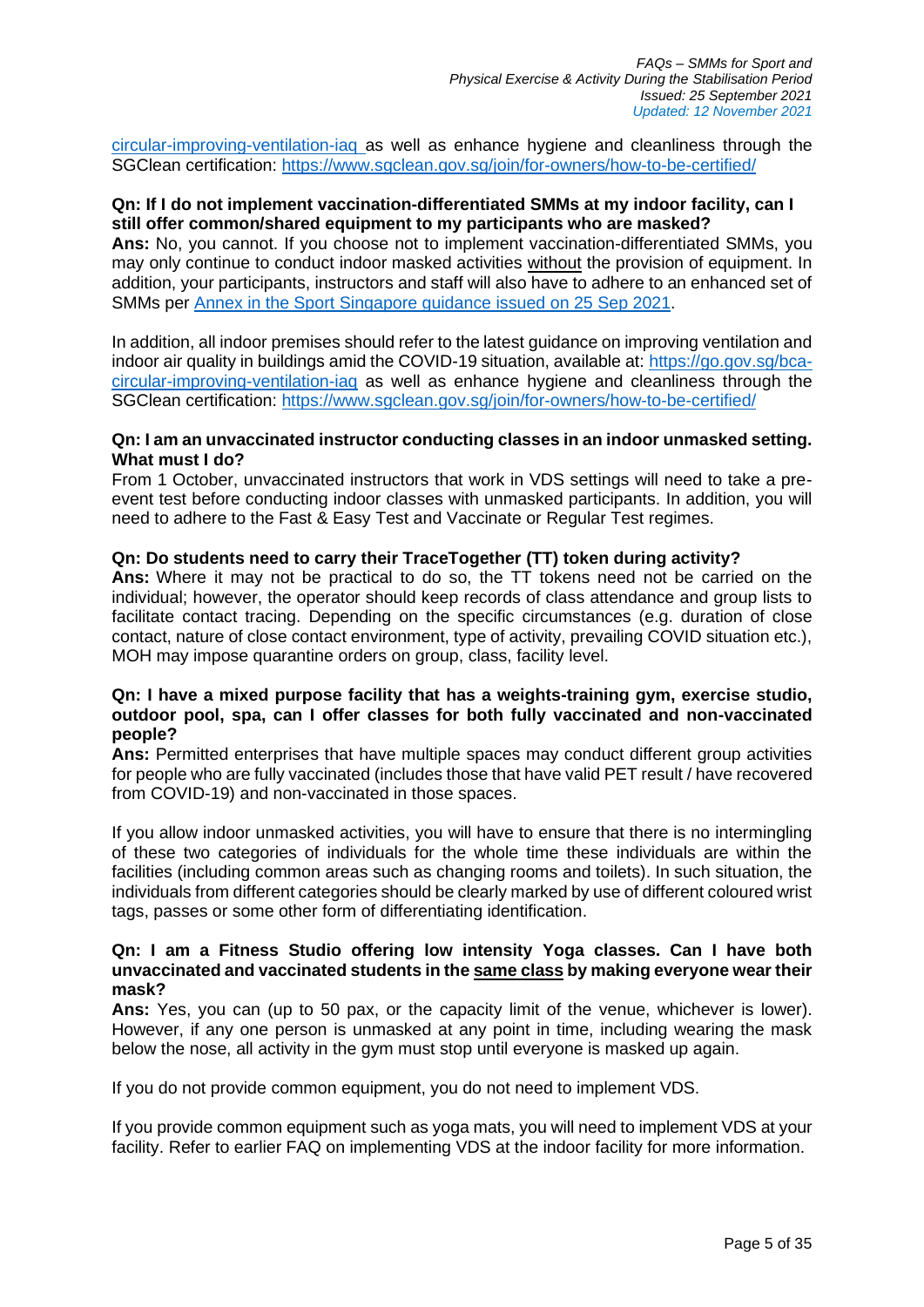## **Qn: I am a Gym offering weights equipment and treadmills. Can I have both unvaccinated and vaccinated individuals use the gym at the same time by making everyone wear their mask?**

**Ans:** You can (up to 50 pax, or the capacity limit of the venue, whichever is lower) if you implement vaccination-differentiated SMMs at your facility. However, if any one person is unmasked at any point in time, including wearing the mask below the nose, all activity in the gym must stop until everyone is masked up again.

# **Qn: I am a Gym offering weights equipment and treadmills and my patrons work out on their own time. Can I allow both unvaccinated and vaccinated individuals to work out in the gym at the same time and allow vaccinated individuals to remove their masks while working out, and the unvaccinated individuals to be masked?**

**Ans:** You can (up to 50 pax, or the capacity limit of the venue, whichever is lower) if you implement vaccination-differentiated SMMs at your facility. You will need to clearly demarcate the workout areas for the two different categories of users such that they do not share the same common equipment or intermingle for the whole time they are within the facilities (including common areas such as changing rooms and toilets). In such situations, the individuals from different categories should also be clearly marked by use of different coloured wrist tags, passes or some other form of differentiating identification. Refer to earlier FAQ on implementing VDS at the indoor facility for more information.

# **Qn: Can I hold classes for unvaccinated individuals with mask on and vaccinated individuals without mask in the same studio but at different timings?**

**Ans:** Yes, you can do so as long as you ensure that there is sufficient time for the studio to be thoroughly cleaned before the next session begins and that there is no intermingling between the different classes in the common areas such as entrances/exits, toilets/changing rooms, etc.

## **Qn: I run a badminton class for children below 12 years old. Do I need to check their vaccination status?**

**Ans:** All organised sport or physical exercise/activity classes/programmes catering to children 12 years old and below are to be suspended or moved online from 27 September to 10 October 2021.

From 11 October 2021, operators are strongly encouraged to continue conducting these classes online as much as possible.

**For indoor unmasked badminton classes,** you may only have a 1-on-1 session (i.e.: only the instructor, and the student under 12 years old who is not required to take PET). The instructor must be fully vaccinated (includes those that have valid PET result / have recovered from COVID-19).

# **C. ON PILOT RESUMPTION OF TEAM SPORTS UNDER VACCINATION-DIFFERENTIATED SMMS (VDS) + ANTIGEN RAPID TEST (ART) PROTOCOL**

## **Qn: What is the team sports pilot about?**

**Ans:** From 1 November 2021, a pilot will be introduced allowing for up to 10 fully vaccinated persons (including players, umpires, linesmen, etc.) to play together in controlled and supervised settings.

Under this pilot, fully vaccinated individuals who have received the appropriate regimen of World Health Organisation Emergency Use Listing (WHO EUL) vaccines including their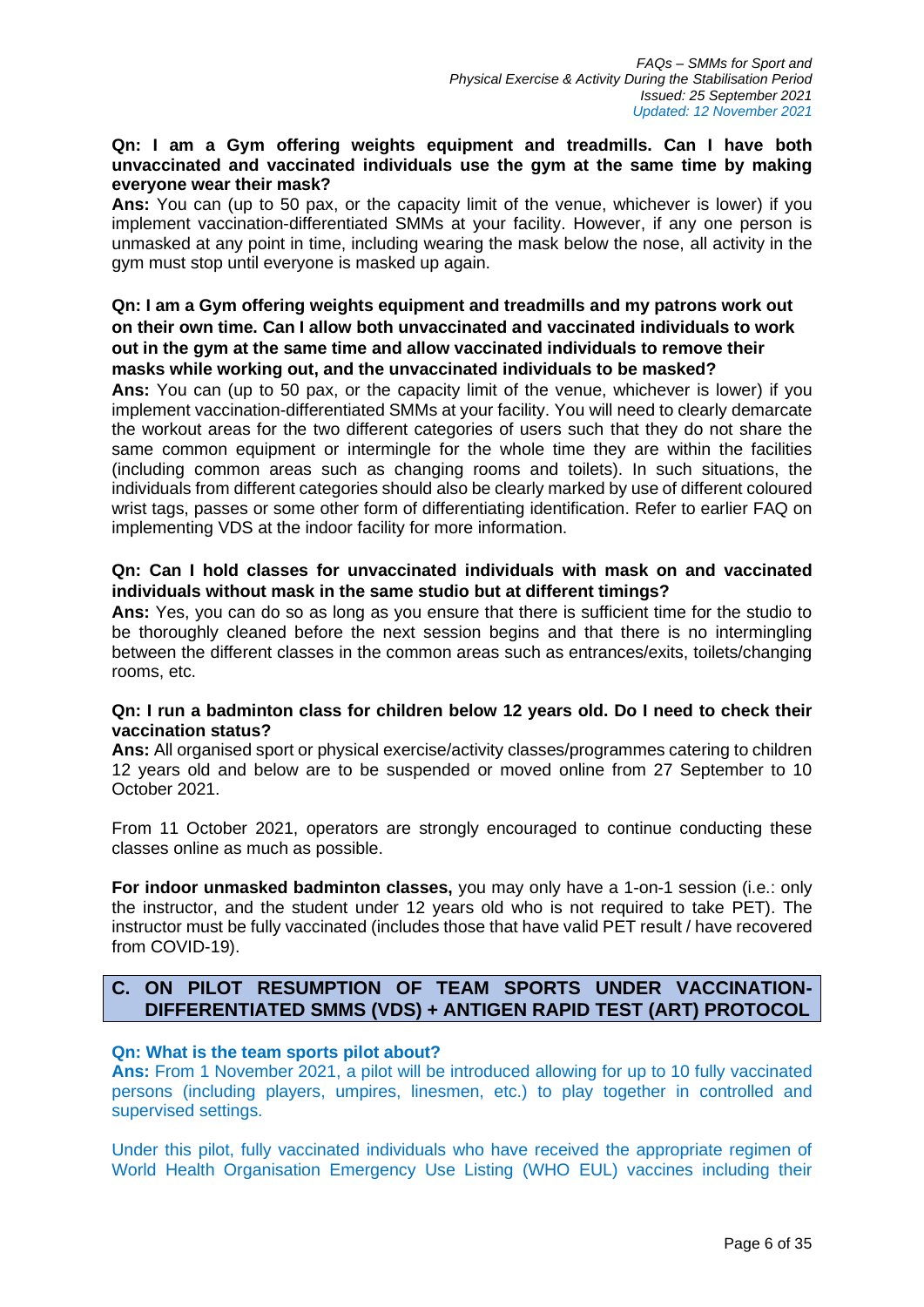respective duration post-vaccination for the vaccine to be fully effective and had their vaccination records ingested in MOH's national IT systems, and those who have recovered from COVID-19, can participate. Players will be required to produce a valid negative selfadministered antigen rapid test (ART) result on-site prior to each game.

For groups of individuals who want to resume team sports, you may do so by booking selected sessions at:

- Designated ActiveSG facilities: [https://www.myactivesg.com/Facilities/Sport-](https://www.myactivesg.com/Facilities/Sport-Centres/Pilot-Resumption-of-Team-Sports-under-VDSplus-Framework)[Centres/Pilot-Resumption-of-Team-Sports-under-VDSplus-Framework](https://www.myactivesg.com/Facilities/Sport-Centres/Pilot-Resumption-of-Team-Sports-under-VDSplus-Framework)
- Designated People's Association's (PA) facilities: [https://www.pa.gov.sg/team-sports](https://www.pa.gov.sg/team-sports-pilot)[pilot](https://www.pa.gov.sg/team-sports-pilot)

The next phase of the pilot has been extended to private facility operators so that more fullyvaccinated individuals can enjoy team sport safely. Interested private facility operators who are able to prove their readiness to adhere to the measures under the VDS+ART protocol and other SMMs, are invited to submit their application via <https://circle.myactivesg.com/industry/support/team-sport-pilot> from 12 November 2021. Registration will close on 2359hrs on 19 November 2021. Sport Singapore will assess factors such as the operational readiness of the operator, the type of sports on offer, and the geographic spread of the facilities, when selecting facility operators for the pilot.

Sport Singapore will work closely with applicants to ensure they have the necessary measures in place and depending on their operational readiness, may allow some to start operations before the end of the registration period.

**Qn: Will the ART test kits under this team sports pilot be provided by the sports facility? Ans:** No. You will need to bring an unused ART test kit to the sports facility and administer the test on-site. Only after your ART test is negative on-site will you then be allowed to participate in team sports at that venue.

**Can I do my ART test at home and produce evidence of the negative result (either by photo evidence, or by bringing the used test kit) when I reach the sports facility? Ans:** No. You will need to administer the ART test when you are at the venue.

## **Qn: I have a valid PET (pre-event test) result from an MoH recommended clinic / I have taken an ART at the Quick Test Centre (QTC) and the result is reflected in my HealthHub app. Will I still need to do an ART on-site for me to participate in team sports under VDS+ART?**

**Ans:** If you are fully vaccinated, the valid PET result / ART result taken at the QTC may be used in-lieu of the ART on-site. The negative result needs to be reflected in the TT/HH apps and within its 24-hr validity window till end of the game.

If you are unvaccinated, you are not allowed to participate even if you have a valid negative PET result. This includes those who are medically ineligible for vaccination and children 12 years and below who are not yet eligible for vaccination.

## **Qn: Which venues will offer the pilot resumption of team sports?**

**Ans:** Team sport formats comprising up to 10 fully vaccinated individuals are allowed to take place at designated ActiveSG sports centres and PA community clubs.

At these designated venues, all players will be checked for their VDS status as well as selfadministered ART result (test to be taken on-site) before being allowed to proceed to the fieldof-play, which will be fully cordoned off to other users.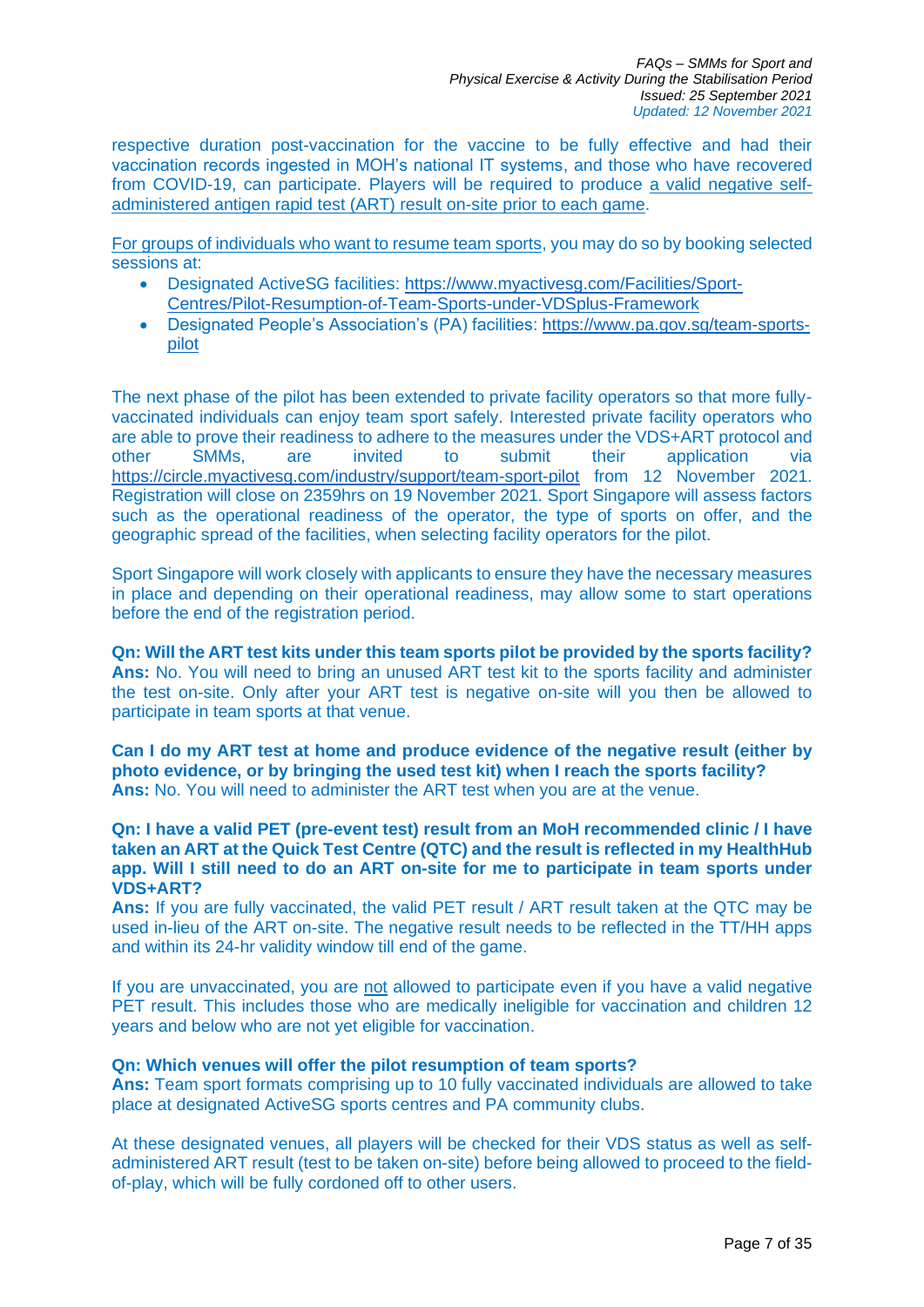For more details on slots available at ActiveSG and PA and to make a new booking, please visit:

- [https://www.myactivesg.com/Facilities/Sport-Centres/Pilot-Resumption-of-Team-](https://www.myactivesg.com/Facilities/Sport-Centres/Pilot-Resumption-of-Team-Sports-under-VDSplus-Framework)[Sports-under-VDSplus-Framework](https://www.myactivesg.com/Facilities/Sport-Centres/Pilot-Resumption-of-Team-Sports-under-VDSplus-Framework) for ActiveSG
- <https://www.pa.gov.sg/team-sports-pilot> for PA

The next phase of the pilot has been extended to private facility operators so that more fullyvaccinated individuals can enjoy team sport safely. Interested private facility operators who are able to prove their readiness to adhere to the measures under the VDS+ART protocol and other SMMs, are invited to submit their application via <https://circle.myactivesg.com/industry/support/team-sport-pilot> from 12 November 2021. Registration will close on 2359hrs on 19 November 2021. Sport Singapore will assess factors such as the operational readiness of the operator, the type of sports on offer, and the geographic spread of the facilities, when selecting facility operators for the pilot.

Sport Singapore will work closely with applicants to ensure they have the necessary measures in place and depending on their operational readiness, may allow some to start operations before the end of the registration period.

## **Qn: I want to play 5v5 basketball at the open-air basketball court in a nearby park. Is this allowed?**

**Ans:** No, this is currently not allowed. Team sport formats in unsupervised settings will have to continue to adhere to the prevailing national group size of 2 persons.

**Qn: I want to play 5v5 football at the open-air field near my house. Is this allowed? Ans:** No, this is currently not allowed. Team sport formats in other unsupervised settings will have to continue to adhere to the prevailing national group size of 2 persons.

# **D. GENERAL QUESTIONS ON SPORT & PHYSICAL EXERCISE / ACTIVITY SMMs**

**Qn: What is the maximum number of people who can exercise in a group (for venues not in the pilot resumption of team sports under VDS+ART)?** 

**Ans:** Sport and physical activities must be confined to groups of no more than 2 individuals (including instructor / coach).

For organised classes / programmes, there may be multiple groups of 2 up to 50 pax or the capacity limit of the venue, whichever is lower, except for indoor unmasked activities.

Only fully vaccinated individuals<sup>4</sup> may participate in *indoor unmasked activities.* No more than 2 individuals (including instructor / coach) can be in the same group. Organised classes / programmes may have multiple groups of 2 up to 30 pax fully vaccinated individuals, or the capacity limit of the venue, whichever is lower. If any one of the participants is not fully vaccinated (or do not have valid PET result / have not recovered from COVID-19), then such activity is prohibited.

While exercising and playing sport, a) a 2-metre physical distancing between individuals should be maintained for general physical activities, unless the nature of activity requires the distance to be shortened; b) a 3-metre physical distancing between individuals for indoors

*<sup>4</sup> Refer to footnote 1*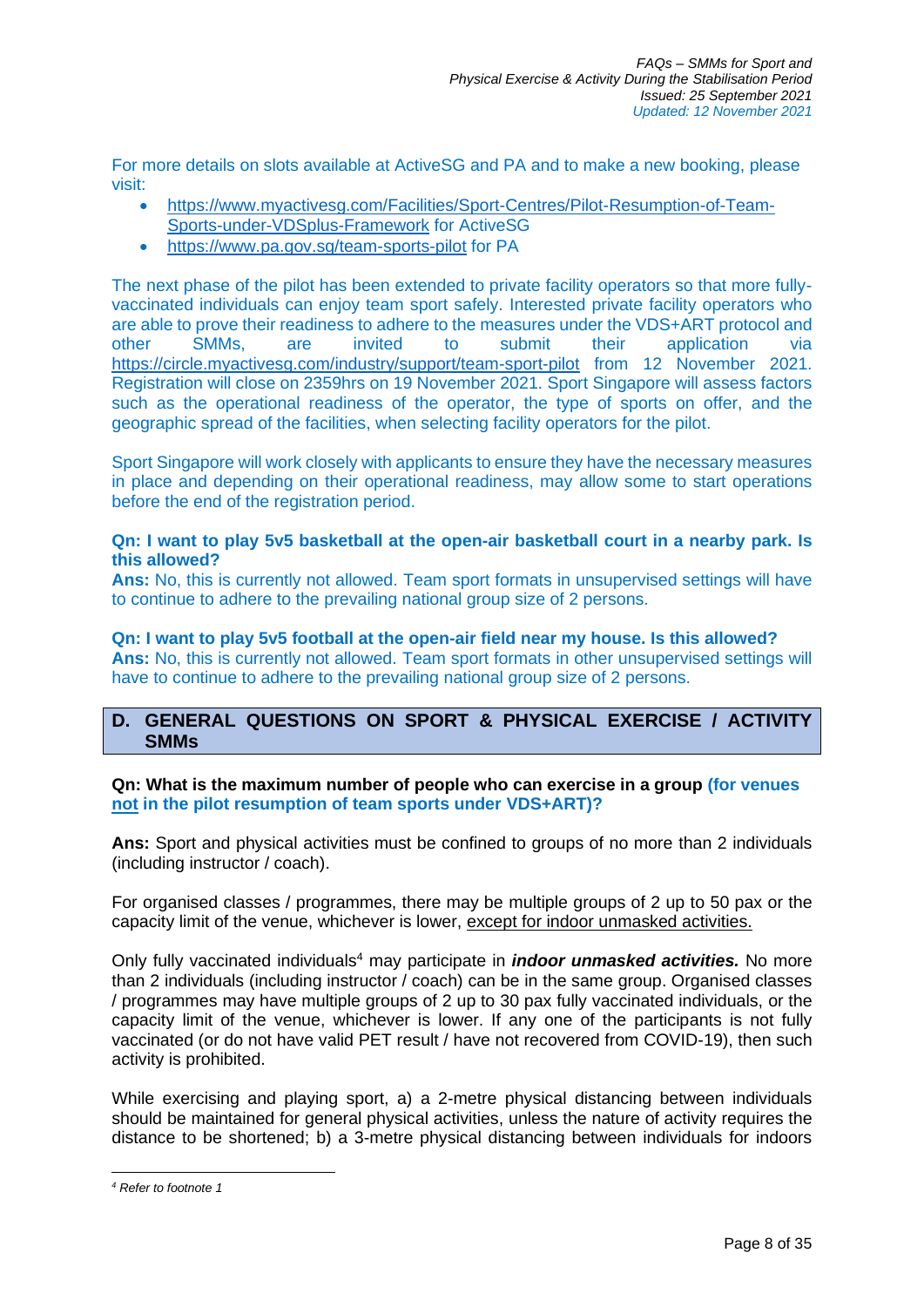high intensity or high movement exercise classes (where allowed), unless the nature of activity requires the distance to be shortened. From 10 November 2021, the physical distancing between individuals for all types of physical exercise/activity will be standardised to 2 metres, unless the nature of activity requires the distance to be shortened.

If there are multiple groups, the groups must maintain a distance of 3 metres apart at all times and not intermingle. To be clear, there shall be no cross-mixing or cross-playing between groups i.e. no modified versions of games where a ball is being played between two groups. From 10 November 2021, the physical distancing required between groups is reduced to 2 metres.

## **Qn: What is the maximum number of people a sport facility can accommodate?**

**Ans:** All sport/ recreational facilities can only admit a maximum number of persons according to its Gross Floor Area based on 10 Sqm per person, up to a maximum of 50 persons. No facility, regardless of size, shall admit more than 50 persons.

However, large complexes or multi-function premises such as country clubs may treat different parts of their premises as separate facilities, provided that they are well separated by physical barriers such that intermingling is not possible. Each of these facilities are to have separate TraceTogether-only SafeEntry (TT-only SE) or SafeEntry Gateway (SEGW) check-in & checkout, as well as other screening provisions.

## **Qn: Can there be large group sport and physical activities classes?**

**Ans:** Yes there can be subject to the prevailing SMMs for masked/unmasked activities held indoors and outdoors. In addition, during the stabilisation period:

• **Children 12 years & below.** From 11 October 2021, in line with [Ministry of Education's](https://www.moe.gov.sg/news/press-releases/20211007-phased-resumption-of-face-to-face-lessons-for-primary-schools-from-11-october)  [announcement on 7 October](https://www.moe.gov.sg/news/press-releases/20211007-phased-resumption-of-face-to-face-lessons-for-primary-schools-from-11-october) on the resumption of face-to-face classes, **all organised sport or physical exercise/activity classes/ programmes** catering to **children 12 years old and below** (born in 2009 and after) can resume in-person. However, operators are strongly encouraged to continue conducting these classes online as much as possible.

For **indoor masked** or **outdoor masked/unmasked** organised classes/programmes/activities, multiple groups of **2**, up to 50 participants (including instructor / coach) or up to the capacity limit of the venue, whichever is lower, can take place.

**For Indoor unmasked organised classes/programmes/activities,** for children 12 years old and below (born in 2009 and after) may resume with the children not having to undergo a Pre-Event test, subject to the following provisions:

- a. Only 1 group of **not more than 2 participants** (including instructor). If both individuals are unvaccinated children, they must be from the same household.
- b. There can be **no multiple groups** of 2 participants
- c. The instructor must be fully vaccinated (includes those that have valid PET result / have recovered from COVID-19).

To be clear, in an indoor, unmasked organised class/programme/activity, only a 1-on-1 class/programme/activity between the instructor and a participant who is 12 years and below can take place.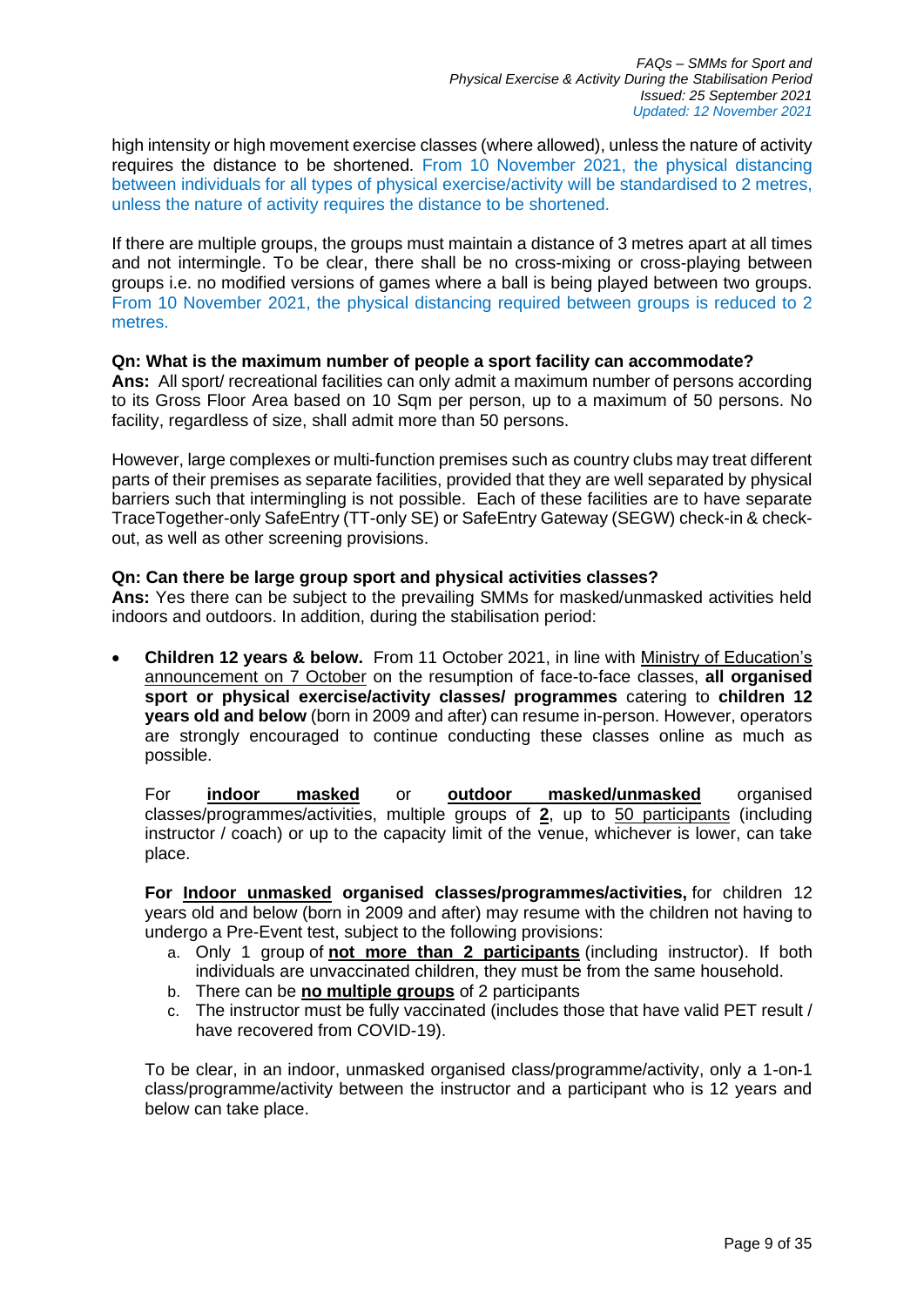• **Seniors 60 years & above**. Seniors are advised to stay at home except for essential activities such as buying food, groceries, and individual exercise activities in uncrowded locations as they are vulnerable to the virus.

## **Qn: Will I be allowed to swim in a group?**

**Ans:** Yes, you are allowed to swim outdoors as an individual or in a group of no more than 2 persons, including yourself.

## **Qn: Will I be allowed to play sports such as badminton, basketball, football and table tennis?**

**Ans:** You are allowed to play sports in a group of no more than 2 persons (i.e.: 1 v 1). There shall be no cross-mixing or cross-playing between groups i.e. no modified versions of games where a ball is being played between two groups of 2 pax.

Masks must be worn at all times when playing sports indoors, unless the indoor facility you are playing in deploys vaccination-differentiated SMMs and all participants in your group are fully vaccinated/tested/recovered.

From 10 November 2021, a pilot will be introduced which will allow for up to 10 fully vaccinated persons (including players, umpires, linesmen, etc.) to play together in controlled and supervised settings.

For groups of individuals who want to resume team sports, you may do so by booking selected sessions at:

- Designated ActiveSG facilities: [https://www.myactivesg.com/Facilities/Sport-](https://www.myactivesg.com/Facilities/Sport-Centres/Pilot-Resumption-of-Team-Sports-under-VDSplus-Framework)[Centres/Pilot-Resumption-of-Team-Sports-under-VDSplus-Framework](https://www.myactivesg.com/Facilities/Sport-Centres/Pilot-Resumption-of-Team-Sports-under-VDSplus-Framework)
- Designated People's Association's (PA) facilities: [https://www.pa.gov.sg/team-sports](https://www.pa.gov.sg/team-sports-pilot)[pilot](https://www.pa.gov.sg/team-sports-pilot)

The next phase of the pilot has been extended to private facility operators so that more fullyvaccinated individuals can enjoy team sport safely. Interested private facility operators who are able to prove their readiness to adhere to the measures under the VDS+ART protocol and other SMMs, are invited to submit their application via <https://circle.myactivesg.com/industry/support/team-sport-pilot> from 12 November 2021. Registration will close on 2359hrs on 19 November 2021. Sport Singapore will assess factors such as the operational readiness of the operator, the type of sports on offer, and the geographic spread of the facilities, when selecting facility operators for the pilot.

Sport Singapore will work closely with applicants to ensure they have the necessary measures in place and depending on their operational readiness, may allow some to start operations before the end of the registration period.

#### **Qn: Can I continue to conduct 1-on-1 sessions at my indoor gym / fitness/exercise studio / indoor facility where my participant and I are a) masked, b) unmasked? Ans:**

a) Yes, you can have masked activities indoors.

If your indoor facility does not implement VDS, you must not offer weight, strength, or resistance training of any form, and/or provide equipment (such as Yoga mats, stretch bands, dumbbells etc).

However, if your indoor facility implements VDS, you may provide equipment for participants' use.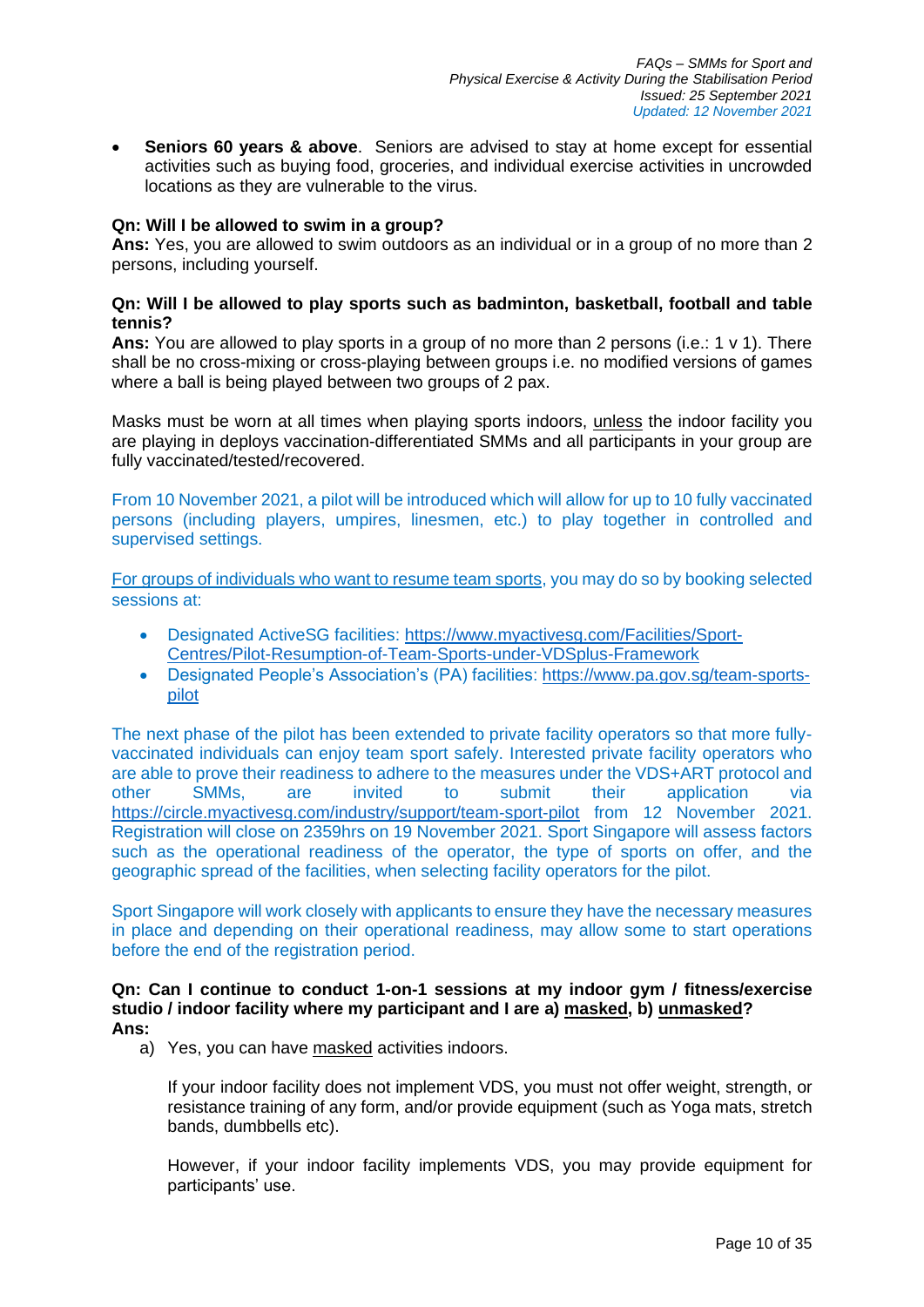b) You can only have unmasked activities indoors if the facility implements VDS and admits only vaccinated individuals.

Do refer to section F to ensure you meet testing requirements (FET / VoRT) from 13 September 2021.

Do note that your participant(s) cannot be children 12 years old and below, as any classes/programmes for this segment are to be suspended or moved online from 27 September to 10 October 2021. In line with Ministry of Education's announcement on 7 [October](https://www.moe.gov.sg/news/press-releases/20211007-phased-resumption-of-face-to-face-lessons-for-primary-schools-from-11-october) on the resumption of face-to-face classes, **all organised sport or physical exercise/activity classes/ programmes** catering to **children 12 years old and below** (born in 2009 onwards) can resume in-person from 11 October 2021. However, operators are strongly encouraged to continue conducting these classes online as much as possible.

For **indoor masked** organised classes/programmes/activities, multiple groups of **2**, up to 50 participants (including instructor / coach) or up to the capacity limit of the venue, whichever is lower, can take place.

**For Indoor unmasked organised classes/programmes/activities,** for children 12 years old and below (born in 2009 and after) may resume with the children not having to undergo a Pre-Event test, subject to the following provisions:

- a. Only 1 group of **not more than 2 participants** (including instructor). If both individuals are unvaccinated children, they must be from the same household.
- b. There can be **no multiple groups** of 2 participants
- c. The instructor must be fully vaccinated (includes those that have valid PET result / have recovered from COVID-19).

To be clear, in an indoor, unmasked organised class/programme/activity, only a 1-on-1 class/programme/activity between the instructor and a participant who is 12 years and below can take place.

## **Qn: Can high intensity classes such as martial arts, combat sports, still take place indoors?**

**Ans:** High intensity classes held indoors where participants are unmasked can only take place if vaccination-differentiated SMMs are in place.

Such enterprises are:

- to implement vaccination-differentiated SMMs at their facilities
- to prominently display that vaccination-differentiated SMMs are implemented on their premises
- to set up proper checking protocol at their access control
- responsible to conduct checks on the vaccination status of their participants at their access control. Persons who fail to have their status verified will be denied participation in high risk activities.
- to ensure that every person who enter their premises have their vaccination status checked and recorded manually or electronically, beyond the usual screening measures such as TraceTogether-only SafeEntry (TT-only SE), SafeEntry Gateway (SEGW) check-in & check-out and temperature checks.
- to ensure that participants, instructors and staff also adhere to an enhanced set of SMMs per [Annex in the Sport Singapore guidance issued on 25 Sep 2021.](https://www.sportsingapore.gov.sg/Newsroom/Media-Releases)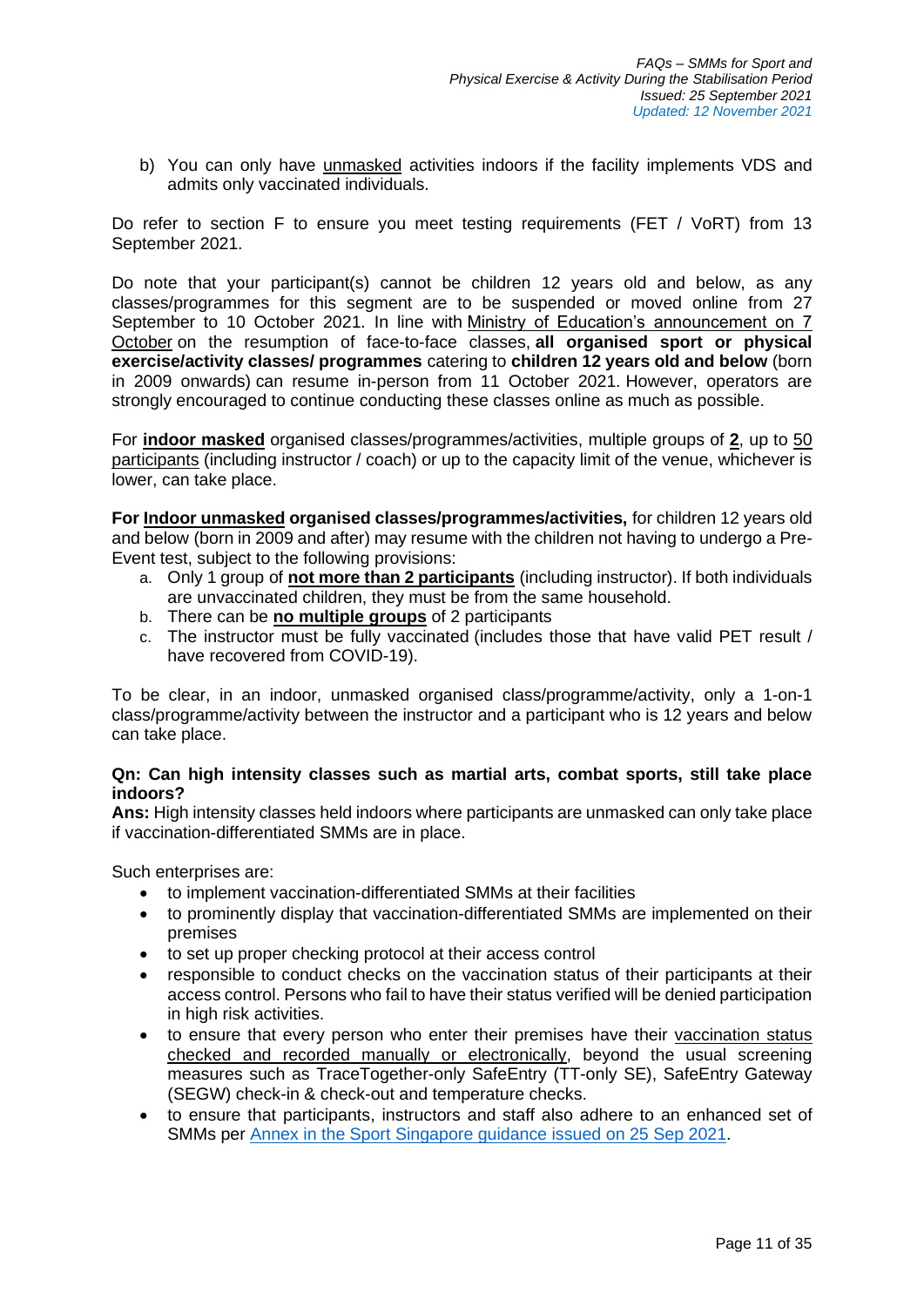Those who choose not to implement vaccination-differentiated SMMs will not be allowed to conduct indoor unmasked activities nor provide common equipment at their facility.

Those that choose not to implement vaccination-differentiated SMMs may continue to conduct indoor masked activities without provision of equipment or outdoor activities. For indoor facility, participants, instructors and staff will also have to adhere to an enhanced set of SMMs per [Annex in the Sport Singapore guidance issued on 25 Sep 2021.](https://www.sportsingapore.gov.sg/Newsroom/Media-Releases)

In addition, classes such as TKD, MMA, Muay Thai, BJJ, Fencing, Judo, Boxing, and other similar activities that take place in enterprises without vaccination-differentiated SMMs must:

- Modify the activities to minimise contact as much as possible. Keep total grappling time to no more than 15 minutes in total per session.
- Ensure that participants and instructors are masked on at all times, refraining from conducting activities that are strenuous to the point that they feel the need to remove their masks.
- Not offer weight, strength or resistance training or cardio training of any form, and/or provide equipment for such training, such that they become strenuous activities. Not provide common equipment such as punching pads, bags, dummies, use of boxing ring, etc, where fomite transmission risk is high.
- Keep to cohorting to limit the extent of any contact tracing.

In line with [Ministry of Education's announcement on 7 October](https://www.moe.gov.sg/news/press-releases/20211007-phased-resumption-of-face-to-face-lessons-for-primary-schools-from-11-october) on the resumption of face-toface classes, **all organised sport or physical exercise/activity classes/ programmes** catering to **children 12 years old and below** (born in 2009 onwards) can resume in-person from 11 October 2021. However, operators are strongly encouraged to continue conducting these classes online as much as possible.

For **indoor masked** organised classes/programmes/activities, multiple groups of **2**, up to 50 participants (including instructor / coach) or up to the capacity limit of the venue, whichever is lower, can take place.

**For Indoor unmasked organised classes/programmes/activities,** for children 12 years old and below (born in 2009 and after) may resume with the children not having to undergo a Pre-Event test, subject to the following provisions:

- a. Only 1 group of **not more than 2 participants** (including instructor). If both individuals are unvaccinated children, they must be from the same household.
- b. There can be **no multiple groups** of 2 participants
- c. The instructor must be fully vaccinated (includes those that have valid PET result / have recovered from COVID-19).

To be clear, in an indoor, unmasked organised class/programme/activity, only a 1-on-1 class/programme/activity between the instructor and a participant who is 12 years and below can take place.

## **Qn: I am moving my classes to the outdoor area near to my indoor facility. Can my participants enter to use the changing room/toilet/shower facilities in my gym/exercise studios after they are done with the physical activity?**

Ans: Yes, they may use the changing room/toilet/shower facilities subject to prevailing safe management measures such as facility capacity and safe distancing. You have to take measures to ensure that transmission risks are minimised in such places. Participants should keep their masks on whilst in the changing rooms, and if they are taking a shower, to put on their mask promptly when done. You should make sure that changing rooms/toilet/shower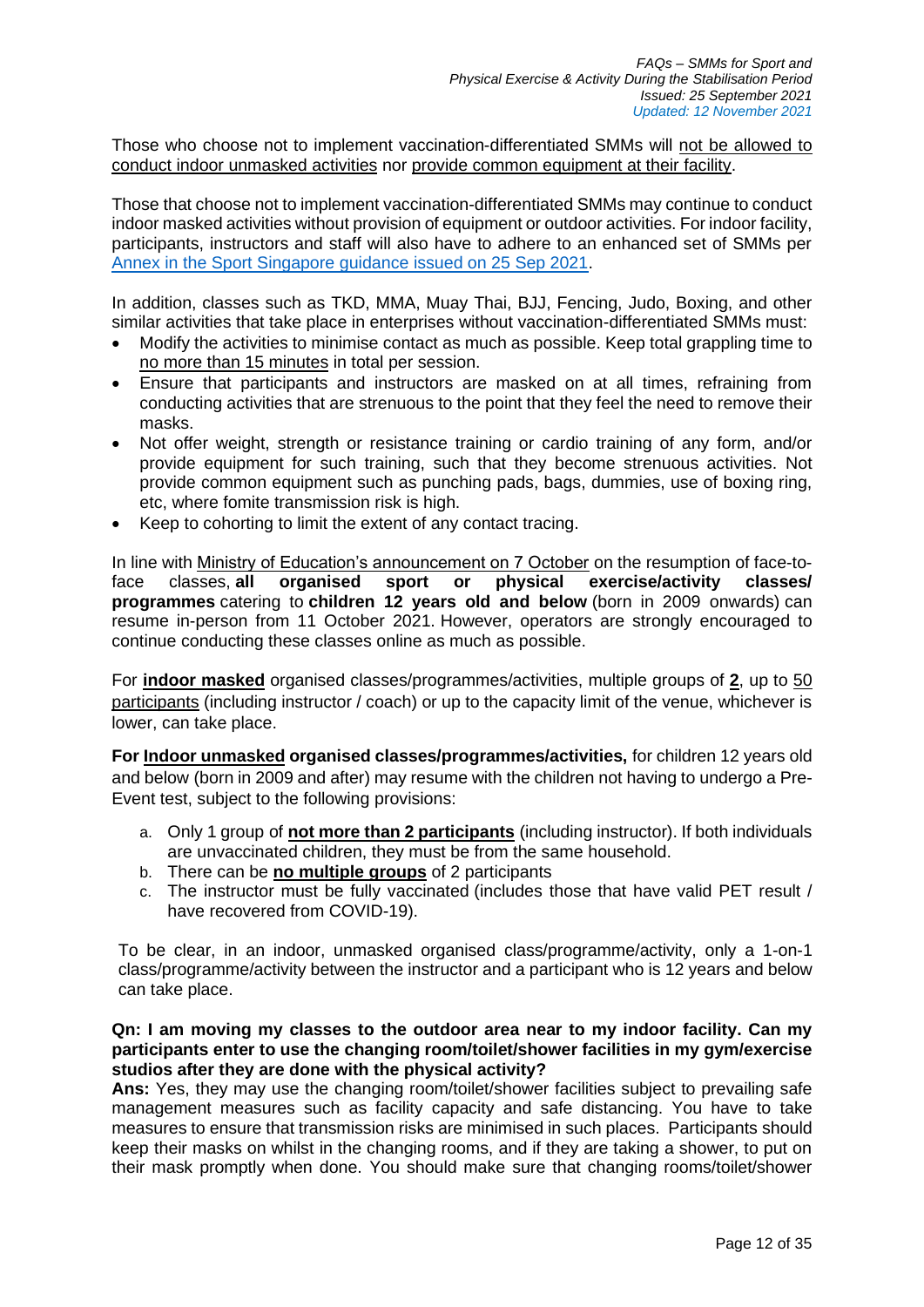facility are not overcrowded, and encourage people not to linger on the premises post-activity if they do not need to. If you are not able to ensure participants' compliance to the necessary safe management measures, you are advised to close off the toilet/shower facilities. Violation of this may result in stop work order issued by the authorities.

Do seek the approval of the venue owner of the outdoor location that you will be using before you move your classes outdoors.

Government agencies will be conducting inspections. Enforcement action(s) under the COVID-19 (Temporary Measures) Act will be taken against businesses or individuals who fail to comply with safe management measures.

**Qn: I am a Fitness Studio offering high intensity classes to children 12 years old and below where the children are unmasked. Can I have two groups of 3 children in the class separated by a 3-metre distance between them? The 3 children in each group are from the same household.**

**Ans:** No, you may not. From 11 October 2021, for Indoor unmasked organised classes/programmes/activities, for children 12 years old and below (born in 2009 and after) may resume with the children not having to undergo a Pre-Event test, subject to the following provisions:

- a. Only 1 group of **not more than 2 participants** (including instructor). If both individuals are unvaccinated children, they must be from the same household.
- b. There can be **no multiple groups** of 2 participants
- c. The instructor must be fully vaccinated (includes those that have valid PET result / have recovered from COVID-19).

To be clear, in an indoor, unmasked organised class/programme/activity, only a 1-on-1 class/programme/activity between the instructor and a participant who is 12 years and below can take place.

## **Qn: I run a yoga class for children below 6 years old. Do my young participants need to don masks?**

**Ans:** From 11 October 2021, operators are strongly encouraged to continue conducting sport or physical exercise/activity classes/programmes catering to children 12 years old and below online as much as possible.

For indoor unmasked yoga classes**,** you may only have a 1-on-1 session (i.e.: only you the instructor, and the student under 12 years old who is not required to take PET). You must be fully vaccinated (includes those that have valid PET result / have recovered from COVID-19).

You may not conduct a yoga class for multiple groups (of children 12 years and below) indoors and unmasked.

However, if your yoga classes take place indoors masked OR outdoors masked/unmasked, then you may have multiple groups of 2 participants each (up to 50 pax or venue capacity, whichever is lower). Please ensure that the groups do not intermingle.

## **Qn: Can I conduct a 1-on-1 private training with my 10-year-old student?**

**Ans:** From 11 October 2021, 1-on-1 private training with children 12 years and below may be conducted. However, you are strongly encouraged to continue conducting these classes online as much as possible.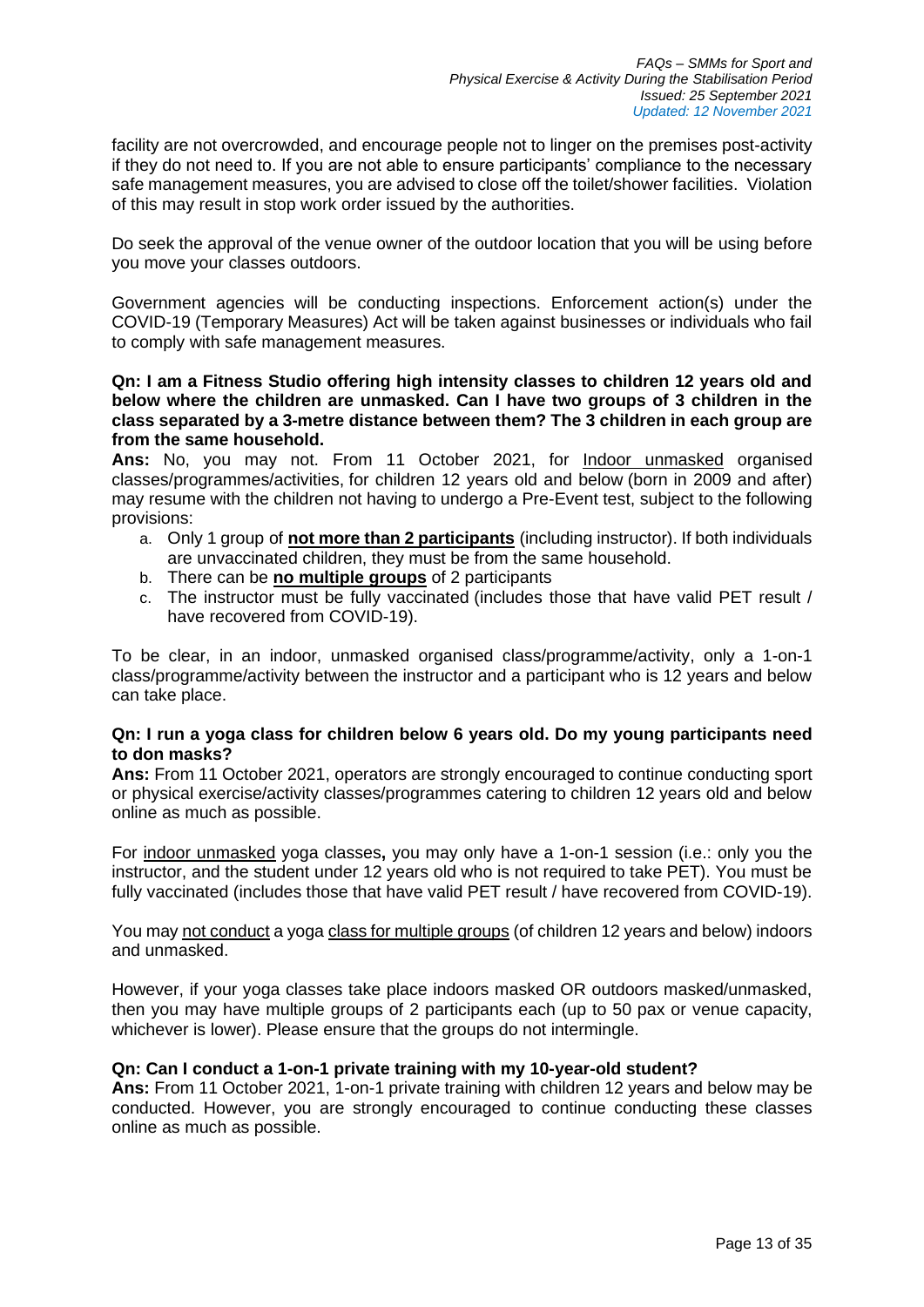# **Qn: Is there a minimum time gap between the end of an indoor class and the start of another?**

**Ans:** A minimum of 15 minutes is required to prevent intermingling and mixing between participants before and after class. Operators will have to clean and ventilate the room after each class ends.

## **Qns: Can studios/gyms sell food and drinks? What about vending machines and water fountains?**

**Ans:** SportSG continues to discourage operators from selling food and beverages on their premises. Vending machines and water coolers (for refilling purposes) are allowed.

# **E. ON LARGE GROUP OUTDOOR CLASSES**

# **Qn: I am a registered instructor under Sport Singapore's Large Group Outdoor Classes. How does the latest measures (during the stabilisation period) affect me?**

Ans: Approved large outdoor classes at public spaces<sup>5</sup>, such as parks and HDB common areas, can continue.

For organised programmes and classes **outdoors**, a service provider (such as an instructor or a coach) from a permitted enterprise may guide the group. Multiple groups of 2 remain allowable up to 50 participants (including instructor) or the capacity limit of the venue, whichever is lower. The groups of 2 are not to intermingle and must remain 3 metres apart. From 10 November 2021, the physical distancing required between groups is reduced to 2 metres.

In addition, during the stabilisation period:

- All organised sport or physical exercise/activity classes/programmes catering to **children 12 years old and below** (born in 2009 onwards) are to be suspended or moved online from 27 September to **10 October** 2021. From 11 October 2021, in line with [Ministry of](https://www.moe.gov.sg/news/press-releases/20211007-phased-resumption-of-face-to-face-lessons-for-primary-schools-from-11-october) [Education's announcement on 7 October](https://www.moe.gov.sg/news/press-releases/20211007-phased-resumption-of-face-to-face-lessons-for-primary-schools-from-11-october) on the resumption of face-to-face classes, **all organised sport or physical exercise/activity classes/ programmes** catering to **children 12 years old and below** (born in 2009 onwards) can resume in-person. However, operators are strongly encouraged to continue conducting these classes online as much as possible.
- Seniors are advised to stay at home except for essential activities such as buying food, groceries, and individual exercise activities in uncrowded locations as they are vulnerable to the virus.

## **Qn: I am Zumba instructor conducting outdoor classes. Can I instruct 3 different groups of 2 participants at one go? Can I approach participants to guide them?**

**Ans:** You may coach multiple groups of 2 persons, up to 50 pax or the venue capacity limit, whichever is lower. The groups of 2 are not to intermingle and must remain 3 metres apart, and that the participants do not switch groupings during the session. From 10 November 2021, the physical distancing required between groups is reduced to 2 metres.

You should maintain a contact list of how the groups are organised to assist with contact tracing in the event of an infection. The records should be kept for 1 month.

<sup>5</sup> *An instructor may coach multiple groups of 2 persons, up to 30 pax or the venue capacity limit, whichever is lower. Instructors who are interested to conduct large outdoor classes of up to 30 pax at outdoor public spaces must be registered. Please visit <https://circle.myactivesg.com/programmes/classes/coaches/outdoor-classes-instructor-registration> for more information.*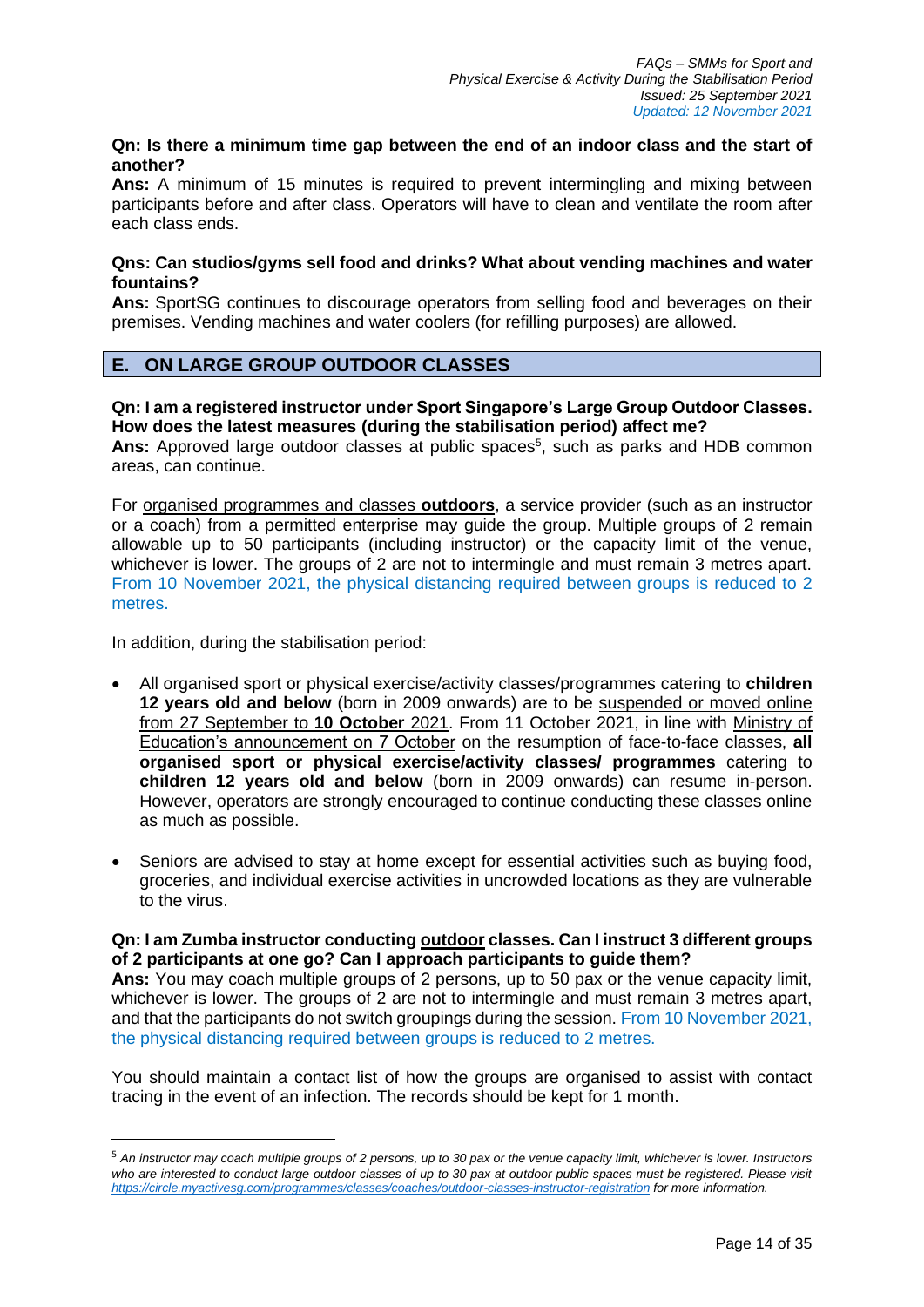You can guide the participants from a 3-metre physical distancing at all times. Should you be unable to do so, and need to approach the participants to guide them, you would then need to be part of that group and not intermingle with the other groups. From 10 November 2021, the physical distancing required between groups is reduced to 2 metres.

Instructors who are interested to conduct large outdoor classes of up to 50 pax at outdoor public spaces must be registered. Please visit [https://circle.myactivesg.com/programmes/classes/coaches/outdoor-classes-instructor](https://circle.myactivesg.com/programmes/classes/coaches/outdoor-classes-instructor-registration)[registration](https://circle.myactivesg.com/programmes/classes/coaches/outdoor-classes-instructor-registration) for more information.

In addition, during the stabilisation period:

- From 11 October 2021, in line with [Ministry of Education's announcement on 7 October](https://www.moe.gov.sg/news/press-releases/20211007-phased-resumption-of-face-to-face-lessons-for-primary-schools-from-11-october) on the resumption of face-to-face classes, **all organised sport or physical exercise/activity classes/ programmes** catering to **children 12 years old and below** (born in 2009 onwards) can resume in-person. However, operators are strongly encouraged to continue conducting these classes online as much as possible.
- Seniors are advised to stay at home except for essential activities such as buying food, groceries, and individual exercise activities in uncrowded locations as they are vulnerable to the virus.

# **F. ON FAST & EASY TEST (FET) AND "VACCINATE OR REGULAR TEST" (VoRT) REGIME FOR SPORT AND FITNESS SECTOR**

## **Qn: What are the testing requirements for the sport / fitness sector starting 13 September 2021?**

**Ans:** As announced by the Multi-Ministry Taskforce on 6 September 2021, there will be a need to increase the frequency of testing regimes for all workforce, especially those in highrisk settings. From 13 September 2021, the mandatory testing regime for the sport and fitness sector will be as follows:

| *Workforce defined as all              |                      | <b>Fast and Easy Test</b>                |                      | <b>Vaccinate or Regular</b> |                   |
|----------------------------------------|----------------------|------------------------------------------|----------------------|-----------------------------|-------------------|
| workers <sup>6</sup> , including full- |                      | <b>(FET) Rostered Routine</b>            |                      | <b>Test (VoRT)</b>          |                   |
| time/part-time workers at the          |                      |                                          | <b>Testing (RRT)</b> | İ.                          | Employer-led      |
| same premises such as                  |                      | А.                                       | Employer-led         |                             | Supervised Self-  |
| cleaners, administrative staff,        |                      |                                          | Supervised Self-     |                             | Swab (ESSS),      |
| etc, even if they are masked           |                      |                                          | Swab (ESSS),         | ii.                         | <b>Quick Test</b> |
| and do not interact with               |                      | В.                                       | <b>Quick Test</b>    |                             | Centres (QTCs)    |
| unmasked persons) in the               |                      |                                          | Centres (QTCs)       | iii.                        | MOH approved      |
| following sport / fitness              |                      |                                          |                      |                             | Covid-19 test     |
| settings:                              |                      |                                          |                      |                             | provider          |
|                                        |                      |                                          |                      |                             |                   |
| <b>Vaccinated</b>                      | <b>Indoor Masked</b> |                                          |                      |                             | <b>NA</b>         |
| workforce*                             | Indoor               | 1 x per week                             |                      |                             |                   |
|                                        | Unmasked             |                                          |                      |                             |                   |
|                                        | Outdoor              | Tests funded by Govt till<br>31 Dec 2021 |                      |                             |                   |
|                                        | Unmasked             |                                          |                      |                             |                   |
|                                        | All activities       |                                          |                      |                             |                   |
|                                        | involving            |                                          |                      |                             |                   |

*<sup>6</sup> Does not include volunteers and those who are not paid/compensated for their services.*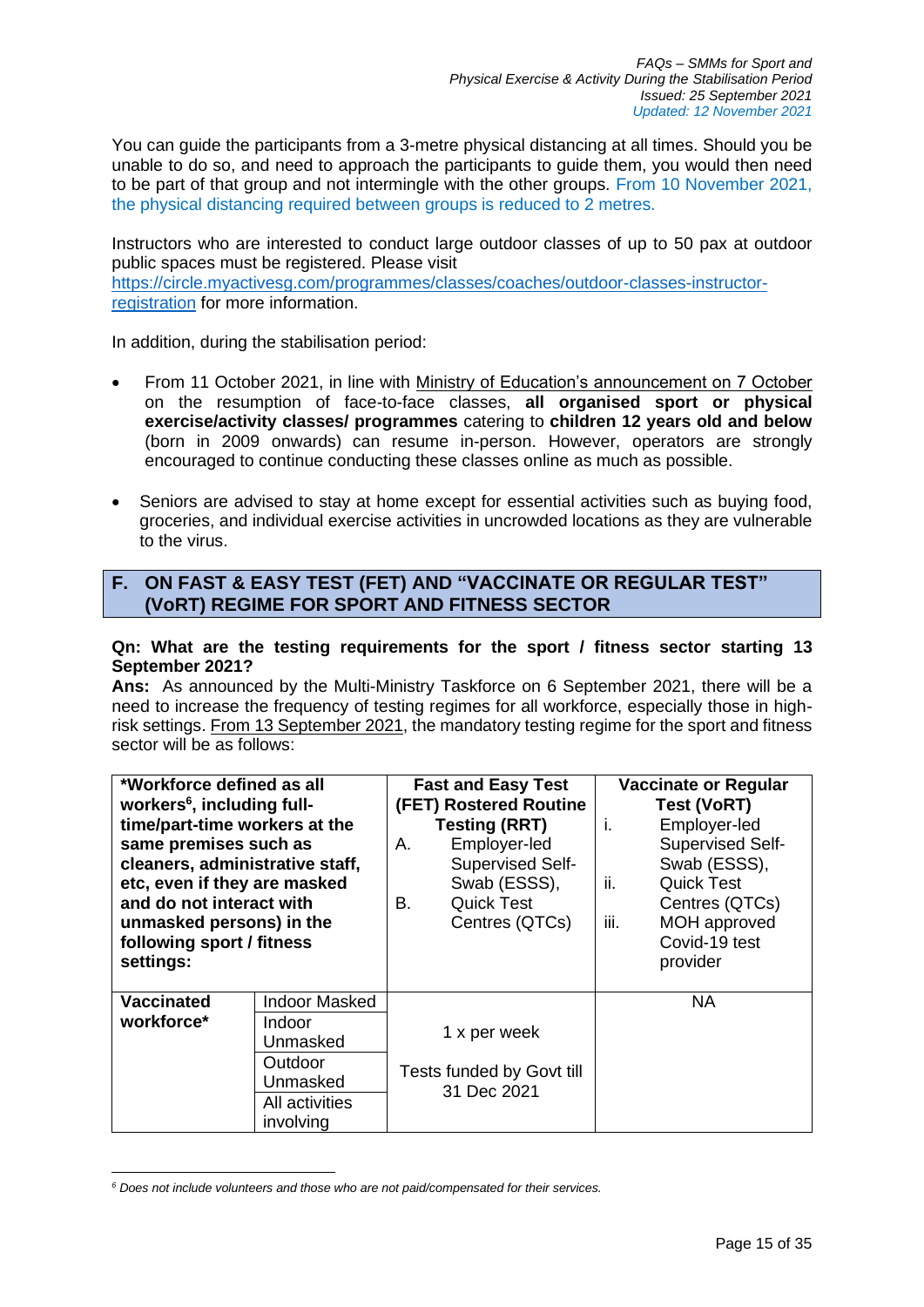|                     | children 12yo<br>and below |                                                                                         |
|---------------------|----------------------------|-----------------------------------------------------------------------------------------|
| <b>Unvaccinated</b> | <b>Indoor Masked</b>       | 2 x per week                                                                            |
| workforce*          | Indoor                     |                                                                                         |
|                     | Unmasked                   | Each weekly FET<br>٠                                                                    |
|                     | Outdoor                    | <b>RRT</b> will count                                                                   |
|                     | Unmasked                   | towards one of the                                                                      |
|                     | All activities             | twice weekly VoRT                                                                       |
|                     | involving                  | requirements.                                                                           |
|                     | children 12yo              |                                                                                         |
|                     | and below                  | Remaining test is not<br>٠<br>funded unless<br>medically ineligible for<br>vaccination. |

# **Qn: Who needs to do FET? Which types of staff need to do it?**

Ans: All workforce<sup>7</sup> (including full-time/part-time workers such as cleaners and administrative staff even if they are masked and do not interact with unmasked persons) in the following sport / fitness settings will have to be tested once a week:

- i. All indoor (regardless of masked or unmasked activities) sport / fitness facilities and activities
- ii. All outdoor unmasked sport / fitness activities
- iii. Activities involving children 12 years and under, regardless of masked or unmasked activities

# **Qn: Who needs to do VoRT? Which types of staff need to do it?**

**Ans:** All unvaccinated staff (including full-time/part-time workers such as cleaners and administrative staff) in the following sport / fitness settings will have to be tested twice a week:

- i. All indoor (regardless of masked or unmasked activities) sport / fitness facilities and activities
- ii. All outdoor unmasked sport / fitness activities
- iii. Activities involving children 12 years and under, regardless of masked or unmasked activities

Do note that your weekly FET RRT will count towards one of the twice weekly VoRT requirements and that the remaining test is not funded unless you are medically ineligible for vaccination.

## **Qn: I am an admin officer at my gym and are masked at all times with no interaction with anyone who is unmasked. I am unvaccinated. I understand that I need to do VoRT, but do I also need to do FET RRT?**

**Ans:** Yes you will need to do FET RRT as that is a separate testing regime for the workforce under sport and fitness sector. Each weekly FET RRT will count towards one of the twice weekly VoRT requirements. So if you have already done your FET RRT, you will need to do just one more VoRT.

<sup>7</sup> *Does not include volunteers and those who are not paid/compensated for their services.*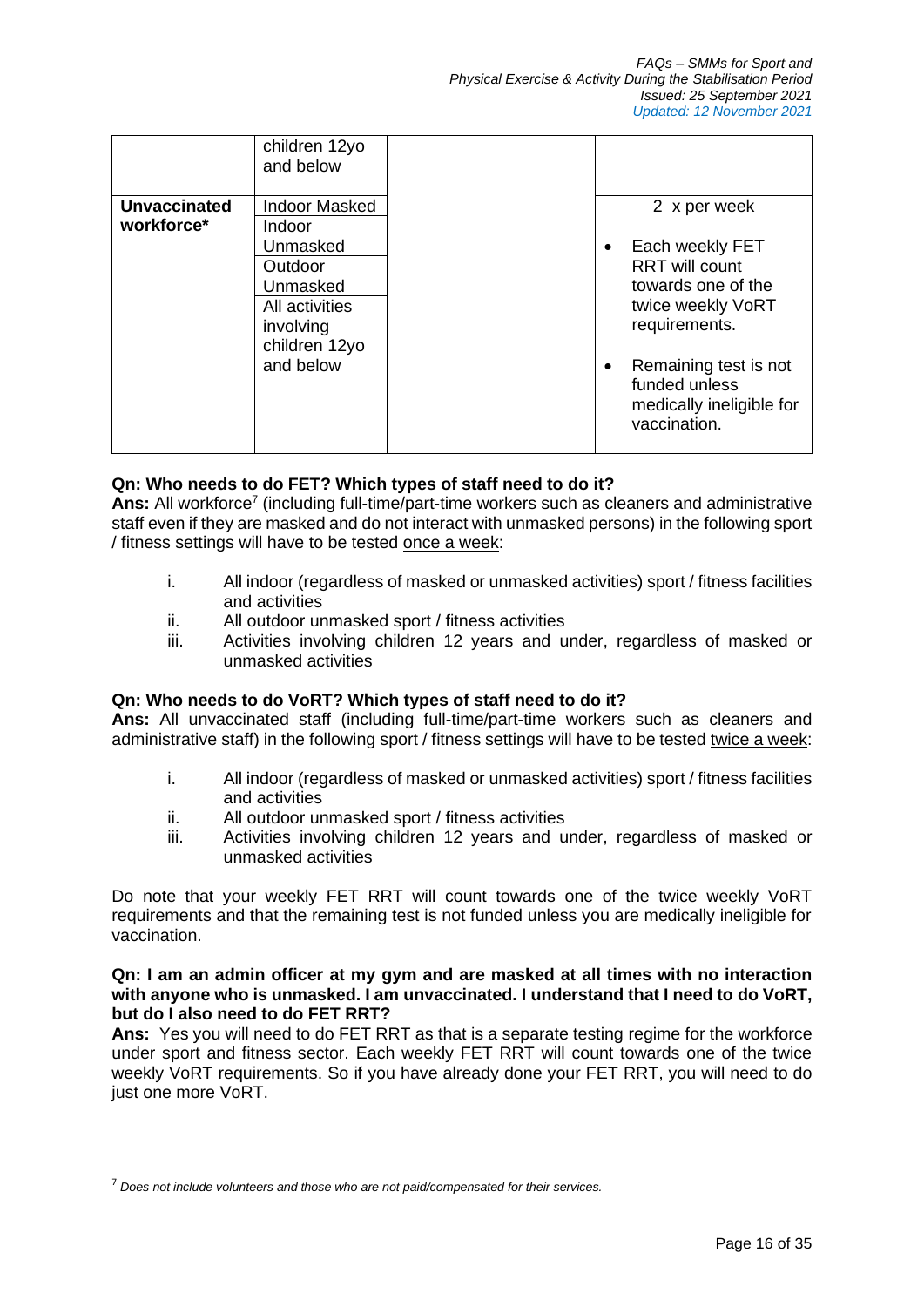- FET RRT may be done via (i) Employer-led Supervised Self-Swab (ESSS), or (ii) Quick Test Centres (QTCs);
- VoRT may be done via (i) Quick Test Centres (QTCs), or ( ii) MOH approved Covid-19 test provider.

## **Qn: Can the Government cover the cost of testing? Who is eligible for the subsidy of these tests?**

**Ans:** FET RRT is subsidised for all specified workforce under the stipulated sport & fitness settings (regardless whether they are vaccinated or not) until 31 December 2021.

For unvaccinated workforce that will have to undergo VoRT from 1 October 2021, their weekly FET RRT will count towards one of the twice weekly VoRT requirements. The remaining test is not funded unless they are medically ineligible for vaccination.

# **Qn: I am a sport / fitness coach / instructor. Under MOH's new Health Protocols 1, 2, 3, what do I do if I am Covid Positive?**

**Ans:** If you are unwell and have tested positive with your own ART kit or as part of your weekly FET RRT or VoRT, follow protocol 1.

If you are well and have tested positive with your own ART kit or as part of your weekly FET RRT or VoRT, follow protocol 2.

If you have received a Health Risk Warning (HRW) via SMS from MoH, follow protocol 3. Thereafter, if your ART is positive but you feel well, follow protocol 2. If your ART is positive and you are unwell, follow protocol 1.

# **Qn: I am a sport / fitness coach / instructor. As part of the weekly FET RRT or twice weekly VoRT, I got a positive ART test. What do I do next?**



**Ans:** If you feel unwell, visit a doctor immediately. This follows Health Protocol 1.

If you are well, self-isolate at home for 72 hours. This follows Health Protocol 2. Do not go to work. Thereafter, take ART test, and if negative, you may go back to work. If you develop symptoms (such as high fever or breathlessness) during the 72 hours, visit a doctor immediately. This then follows Health Protocol 1.

# **Qn: I am a sport / fitness coach / instructor. I had received a High-Risk Warning from MoH and followed Protocol 3. I had done daily ART tests on my own at home. Does this mean that I am exempted from FET RRT / VoRT for that week?**

The FET RRT / VoRT requirements are such that the tests need to be supervised. Once you have tested negative after Day 7, you may leave your house to conduct FET RRT / VoRT at (i) Employer-led Supervised Self-Swab (ESSS), or (ii) Quick Test Centres (QTCs).

If the ESSS however, is conducted online by your employer and not on-site, this may be counted towards one of your daily ART tests while you are following Health Protocol 3.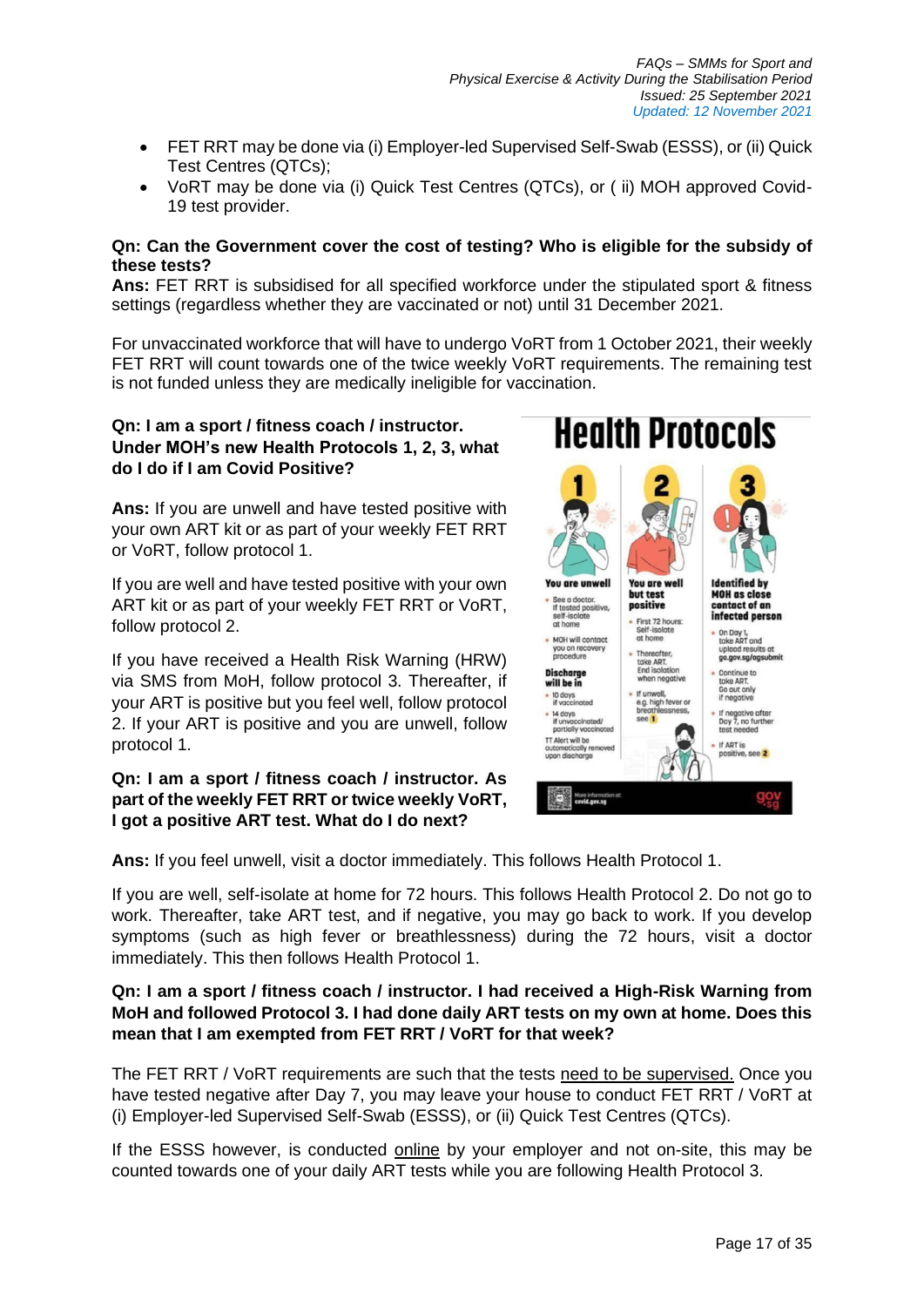# **G. ON SPORT EVENTS**

## **Qn: What sport events are currently permitted?**

**Ans:** Sport events can continue during the stipulated period as follows:

**Spectator Sport Events.** Spectator sport events, such as Singapore Premier League football matches can proceed with up to 1,000 spectators (in zones of up to 50 persons) if all spectators are fully vaccinated<sup>8</sup>. From 10 November 2021, the zone limit is increased from 50 to 100 persons.

**Mass Participation Sport Events**. Mass participation sport events, such as mass runs, openwater swims, cycling and triathlon events, can proceed with up to 1,000 participants (in waves of up to 50 persons) per session<sup>9</sup>, if all participants are fully vaccinated (includes those that have valid PET result / have recovered from COVID-19). From 10 November 2021, mass participation events can take place in waves of up to 100 persons.

At this juncture, mass participation sport events will not be allowed to have invited spectators. Organisers are to put in place measures to prevent the spontaneous gathering of onlookers for such events.

**Sport Competitions & Tournaments** refer to competitions involving timed races or head-tohead matches where there could be multiple heats or qualifying rounds ("sessions"). Such events can continue but must not exceed 50 persons in each facility at any single point in time. Organisers are advised to arrange competitions with different sessions, adequately separated within a day (i.e. at different times of a day) or across multiple days, to avoid congregation.

Each match is allowed to have up to 2 persons in the field of play at any single point in time. For indoor unmasked competitions or activities, only fully vaccinated persons (includes those that have valid PET result / have recovered from COVID-19) may participate in such events.

For such sport competitions and tournaments, spectators are permitted, but must comply with the requirements under Spectator Sport Events above.

From 27 September to **21 November 2021**, mass participation sport events / sport competitions & tournaments catering to seniors 60 and above are discouraged. From 27 September to 10 October 2021, mass participation sport events catering to children 12 years and below are to be suspended. From 11 October 2021, sport events catering to children 12 years and below can resume.

## **Qn: I would like to organise a mass running event for 100 persons. What do I need to do?**

**Ans:** All sport events that involve more than 50 persons in total (including participants, spectators, officials, event crew and support staff) will need to be endorsed by Sport Singapore before they can be conducted. Organisers will have to submit an application to Sport Singapore using the form in Annex A, emailing it to [SPORT\\_Covid@sport.gov.sg](mailto:SPORT_Covid@sport.gov.sg) at least 14 days prior to the start of the event to give time for evaluation and discussion. Organisers are advised not to carry out related marketing/publicity efforts before receiving endorsement from Sport Singapore, as the event may require modifications before it may proceed.<sup>10</sup> Sport

<sup>8</sup> *Refer to footnote 1*

*<sup>9</sup> Different sessions are required to be adequately separated by time to avoid the congregation of participants at the venue and its vicinity. Organisers may propose the number of sessions and time interval between sessions to ensure safe participation, which may vary depending on context.*

*<sup>10</sup> Organisers will be responsible for the costs of the event (including the additional costs of modifications), and/or compensation to participants arising from event postponement or cancellation.*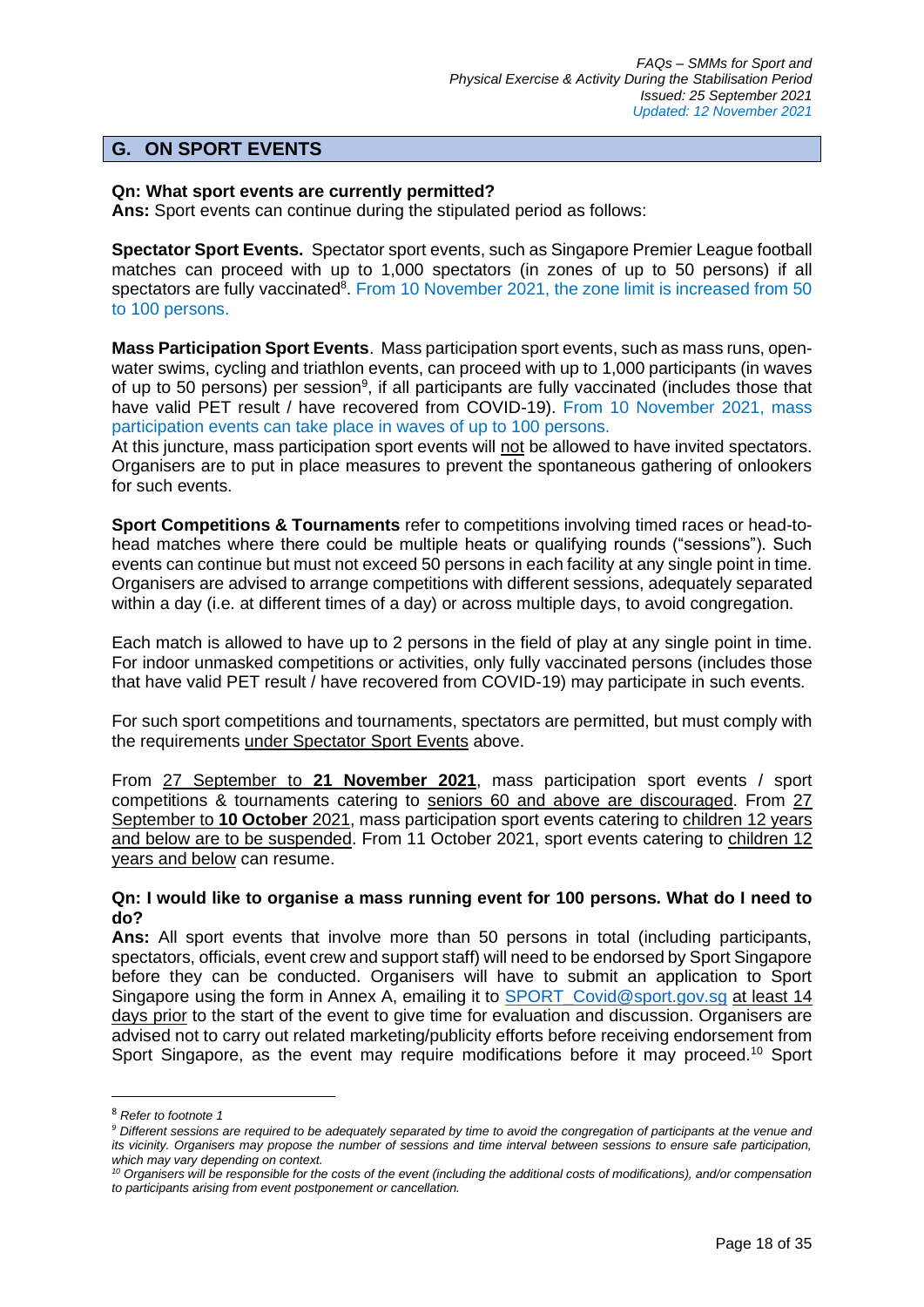Singapore's endorsement is only for the sport event SMMs. Organisers will need to seek further approval from facility owner / relevant agencies before their event can proceed. Events that were previously endorsed by Sport Singapore will need to have their SMMs updated and organisers are to resubmit their plans using the prescribed form for endorsement by Sport Singapore.

Do note that from 27 September to **21 November 2021**, mass participation sport events catering to seniors 60 and above are discouraged. From 27 September to **10 October** 2021, mass participation sport events catering to children 12 years and below are to be suspended. From 11 October 2021, mass participation sport events catering to children 12 years and below can resume.

## **Qn: I have previously submitted my application and received Sport Singapore's endorsement to organise an event. Can I still carry on?**

**Ans:** Events that were previously endorsed by Sport Singapore will need to have their SMMs updated and organisers are to resubmit their plans using the prescribed form for endorsement by Sport Singapore.

Do note that from 27 September to **21 November 2021**, mass participation sport events catering to seniors 60 and above are discouraged. From 27 September to **10 October** 2021, mass participation sport events catering to children 12 years and below are to be suspended. From 11 October 2021, mass participation sport events catering to children 12 years and below can resume.

## **Qn: I am an NSA and will like to conduct a tournament/competition during this period, for athletes' international qualifications. Is it still possible?**

**Ans:** NSAs are advised to approach their NSA Partnership officer from Sport Singapore as soon as possible to discuss these plans, and to obtain approval for the event, before they can proceed.

# **H. ON ACTIVESG FACILITIES & PROGRAMMES**

## **Qn: Which ActiveSG sport facilities are closed?**

**Ans:** ActiveSG indoor and outdoor facilities such as indoor courts, gyms, studios, stadiums, tennis courts, pools, as well as tenants of permitted services, **will be open.** Members of public are advised to check with the respective tenants before heading down. For a list of open/closed ActiveSG indoor facilities and programmes during this period, please visit [https://www.myactivesg.com/Facilities/Sport-Centres/Facilities-Closure.](https://www.myactivesg.com/Facilities/Sport-Centres/Facilities-Closure)

## **Qn: Is there anyone who is not allowed into ActiveSG sport facilities?**

**Ans:** Yes, individuals who display flu like symptoms (e.g. cough, fever above 38 degree Celsius), or those who have recently arrived from overseas and are on Stay Home Notice, those on Quarantine Order / Stay Home Notice, are not allowed within our premises.

## **Qn: Which programmes under ActiveSG are affected and are there any exceptions between vaccinated and non-vaccinated individuals?**

**Ans:** The group count for all activities/programmes across all settings (indoor and outdoor) is capped at 2 pax. There can be multiple groups of 2 pax (including instructor), up to 30 pax for indoor classes and up to 50 pax for outdoor classes.

From 10 November 2021, under an Enhanced Vaccination-Differentiated SMMs (VDS+ART) Protocol, a pilot will be introduced which will allow up to 10 **fully-vaccinated** persons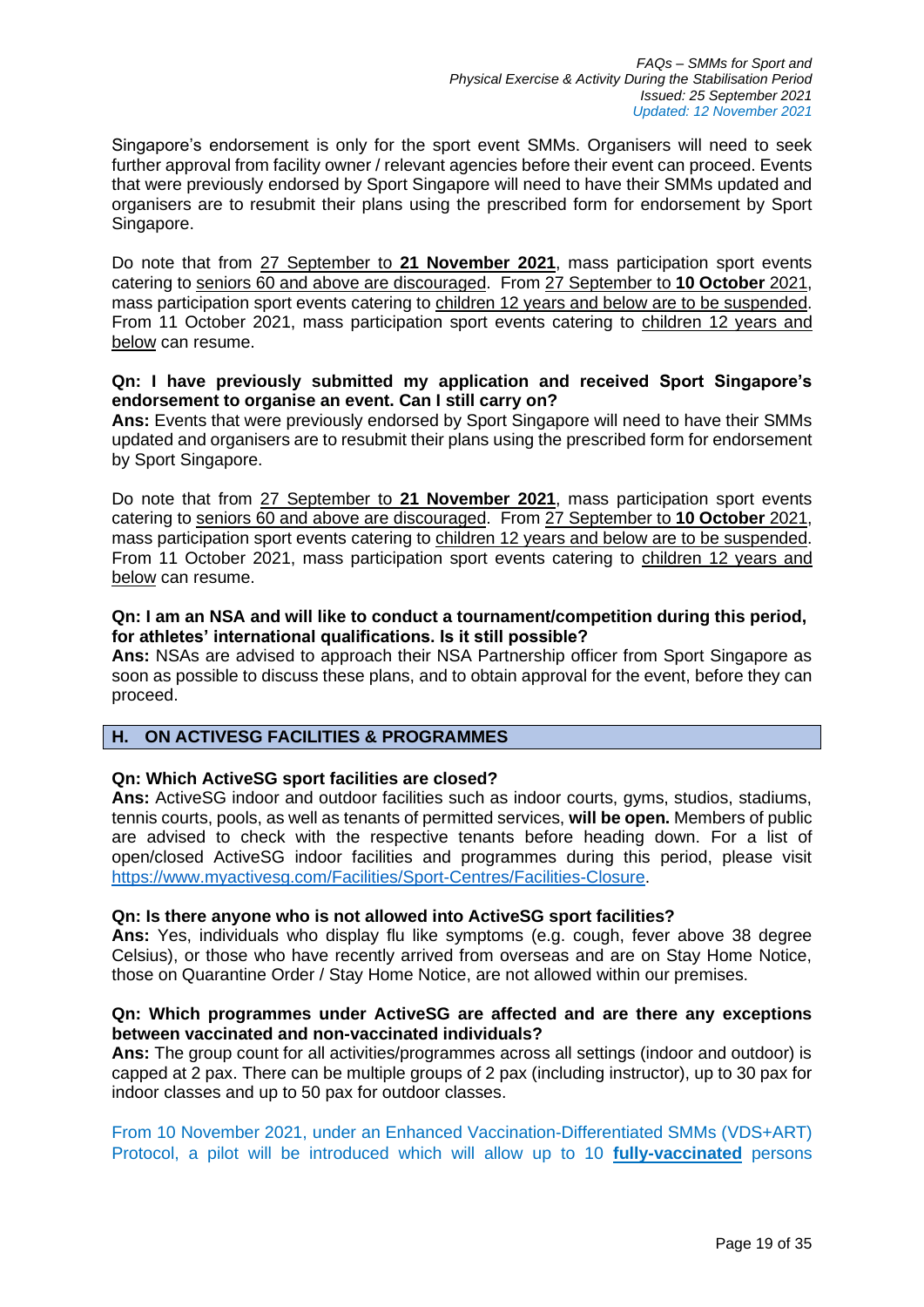(including players, umpires, linesmen, etc.) to play together in controlled and supervised settings. Please refer to pages 6 and 7 for more details.

## **For ActiveSG-Organised Classes / Programmes for Seniors**

- From 10 November 2021, senior-centric programmes (60 years and above) organised by ActiveSG for **fully-vaccinated or COVID-19 recovered** seniors **will resume.** Activities will be conducted in a controlled environment and at stipulated timings at 19 selected ActiveSG facilities found here: myactivesg.com
- **Only fully-vaccinated or COVID-19 recovered** seniors can take part in ActiveSGorganised programmes. Unvaccinated seniors are not allowed to join even with negative ART results. Participants must undergo an onsite self-administered ART (test kits to be **self-provided)** for **indoor and outdoor unmasked** activities.
- For **indoor masked or outdoor masked/unmasked** classes/programmes/activities, multiple groups of 2, up to 50 participants (including instructor / coach) or up to the capacity limit of the venue, whichever is lower, can take place. There can be multiple groups of 2, up to 30 participants for **indoors unmasked** classes/programme/activities. 2-metre distancing between individuals, and 2-metre between groups should be maintained at all times.

## **For Organised Classes / Programmes applicable across Children & Youths & General Programmes and activities**

- In-person programmes catering to 12 years old and below may resume. Participants must adhere strictly to the prevailing SMMs, with maximum group size of two.
- Programmes and physical activities **organised by ActiveSG** catering to 6 years and below will continue online.
- Please refer to page 1 for more details on indoor/outdoor, masked/unmasked Safe Management Measures for organised classes/programmes, for **Children 12 Years and Below.**
- Multiple groups of 2, up to 30 participants (including instructor / coach) or the capacity limit of the venue, whichever is lower, can take place in high-risk settings only if all participants are fully vaccinated (includes those that have valid PET result / have recovered from COVID-19). A record of the grouping is to be maintained to aid contact tracing. The records should be kept for 1 month.

## **Background on Vaccination-Differentiated SMMs for** *high-risk settings (Indoors unmasked activities)*

**Definition of Fully Vaccinated Individuals:** As fully vaccinated individuals have better protection against infection and severe illness, they may participate in activities in high-risk settings. You may participate if you fulfil one of the following conditions: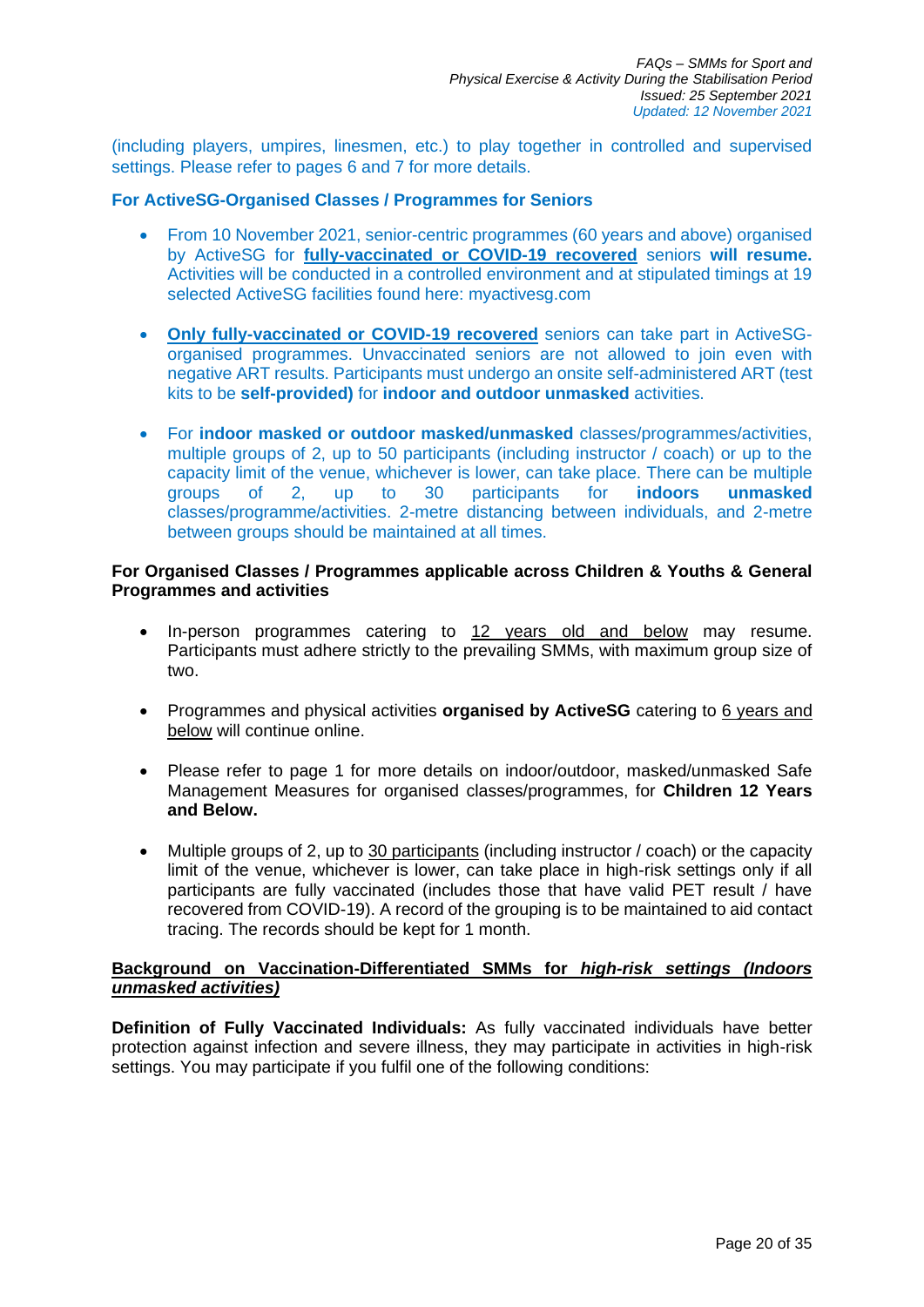- An individual is considered fully vaccinated two weeks after receiving a full regimen of the Pfizer-BioNTech/ Comirnaty or Moderna vaccines, or any WHO EUL vaccines, with the vaccination status updated in MOH's national IT systems<sup>11</sup>.
- Unvaccinated individuals with a valid negative result on a Pre-Event Test taken in the past 24 hours at an MOH-approved medical service provider before the expected end of the class/programme/event or,
- recovered COVID-19 individuals, are of similarly lower risk, and may also join in the group of fully vaccinated individuals.

High-risk (indoor unmasked) activities are allowed and must be confined to no more than 2 individuals (including instructor / coach) if all participants are fully vaccinated (includes those that have valid PET result / have recovered from COVID-19). If any one of the participants is not fully vaccinated, then such activity is prohibited.

## **ON PILOT RESUMPTION OF TEAM SPORTS UNDER VACCINATION-DIFFERENTIATED SMMS (VDS) + ANTIGEN RAPID TEST (ART) PROTOCOL**

## **Qn: I have booked a slot under the Enhanced Vaccination-Differentiated SMMs (VDS+ART) pilot. I will be joining a friend under his booked slot after my game ends. As this is back-to-back, will I need to undergo another ART if both slots are within the same facility?**

**Ans:** There is no need to undergo another ART as long as you still remain within the same facility. Do note that if you are playing at a different facility on the same day, you will need to undergo another self-administered ART at the next facility.

## **Qn: What will happen to the VDS+ART facility bookings secured between 10 – 24 November?**

**Ans:** If the hirer fulfils the criteria of applying for VDS+ART, he will be able to apply and utilise the slot. For cases where the hirer was not able to book a 2-hour slot and the facility he had booked falls under the VDS+ART category, ActiveSG will refund the hirer, as there should be clear segregation of VDS+ART courts and these courts should not mix with non VDS+ART's.

## **Qn: Can two persons in the same group combine their hourly booking to secure a spot under the VDS+ART pilot scheme?**

Ans: Yes - the 2 hirers must be in the same group of 10. They will have to arrive as a group to perform the self-administered ART before the start of the game.

## **Qn: Will I be able to get a refund if I booked the hourly VDS+ART slot but was not able to secure 2 hourly slots back-to-back, or if I decide not to proceed with VDS+ART booking?**

**Ans:** Yes, the Sport Centre will process the refund.

## **Qn: I managed to book 2 hourly slots back to back but was unaware of the mandatory online application form for the VDS+ART pilot scheme, what can I do?**

**Ans:** If you are keen to apply for the VDS+ART pilot scheme, you can still submit the form before performing an onsite self-administered ART.

<sup>11</sup> *From 10 August 2021, individuals who are fully vaccinated with the World Health Organisation's Emergency Use Listing (WHO EUL) vaccines such as Sinovac-CoronaVac, Sinopharm, and AstraZeneca will be eligible for the vaccinationdifferentiated Safe Management Measures.*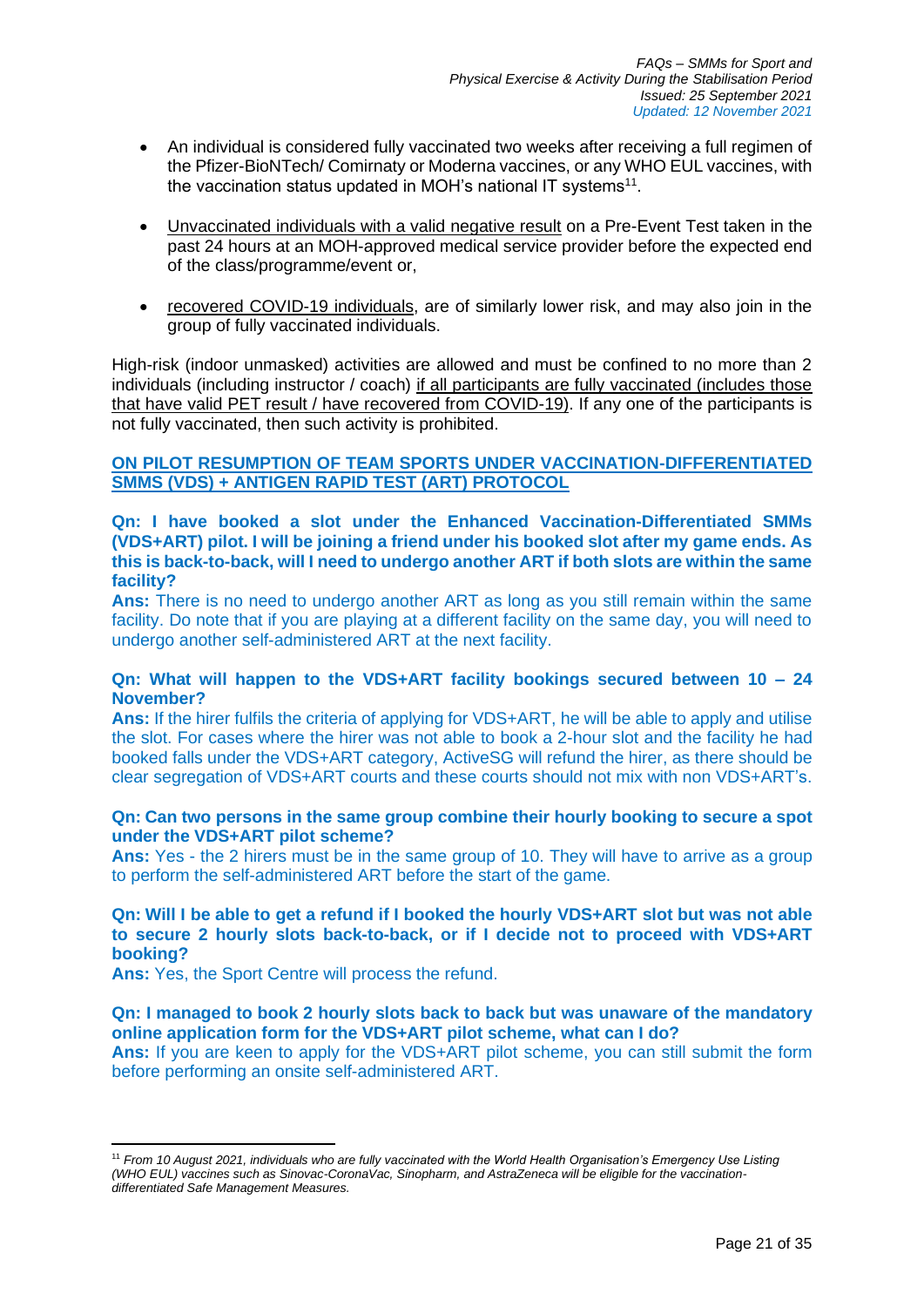**Qn: I managed to book 2 hourly slots back-to-back in different courts within the VDS+ART zone, will I be able to continue playing under the VDS+ART pilot scheme?**

**Ans:** Yes - the 2 hirers must be in the same group of 10 and they will have to arrive as a group to perform the self-administered ART before the start of the game. The group must also move as a singular unit to the next court for the next hour.

## **Qn: How will I know if I have successfully booked a VDS+ART slot?**

**Ans:** You will need to fill up and submit the online application form to apply for a VDS+ART slot. The application grants you an in-principal approval. You will need to come 30 minutes before the start of your booked slot timing with your group. Do bring along your ART kit to selfadminister the test on site. You will be able to enter the facility if your test result is negative.

## **Qn: What will happen if I did not bring my ART kit along?**

**Ans:** From 16 Nov 2021, you will be able to purchase an ART kit from vending machines located at the designated Sport Centres.

**Qn: What are some ActiveSG's measures to protect the safety and wellbeing of users? Ans:** To safeguard the wellbeing of our guests, the following safe management measures will be put in place at all ActiveSG Sport Centres:

- Recording of visitor details via ToS at our facilities.
- Keeping the operating capacity to no more than 10 Sqm per person<sup>12</sup> or the venue capacity limit.
- Regulating access at our ActiveSG sport centres to ensure adequate physical distancing among users. This applies to our all stadiums, sport halls and swimming complexes that have facility/sport specific measures that may supersede general safe management measures.
- While exercising and playing sport, a 2-metre physical distancing between individuals should be maintained for general physical activities, unless the nature of activity requires the distance to be shortened; a 2-metre physical distancing between individuals for indoors high intensity or high movement exercise classes (only when it is not prohibited), unless the nature of activity requires the distance to be shortened. If there are multiple groups, the groups must not interact and must maintain a distance of 2 metres apart from one another at all times. Groups should not intermingle at all times.
- Sharing of common equipment (when it is not prohibited) should be minimised as far as possible. The equipment (provided by facility) should be wiped down / sanitised before passing on for use by the next user. This includes equipment such as weights and balls.
- Ensuring that participants, including the instructor, do not talk loudly, sing, or shout while engaging in physical activities to minimise risk of transmission via droplets. Instructor may raise their volume when communicating instructions or in the event of a potential danger.
- Increased cleaning and sanitising of our facilities.

*<sup>12</sup> Sport/recreational facilities can only admit a maximum number of persons according to its Gross Floor Area based on 10 Sqm per person, up to a maximum of 50 persons. This is not inclusive of staff.*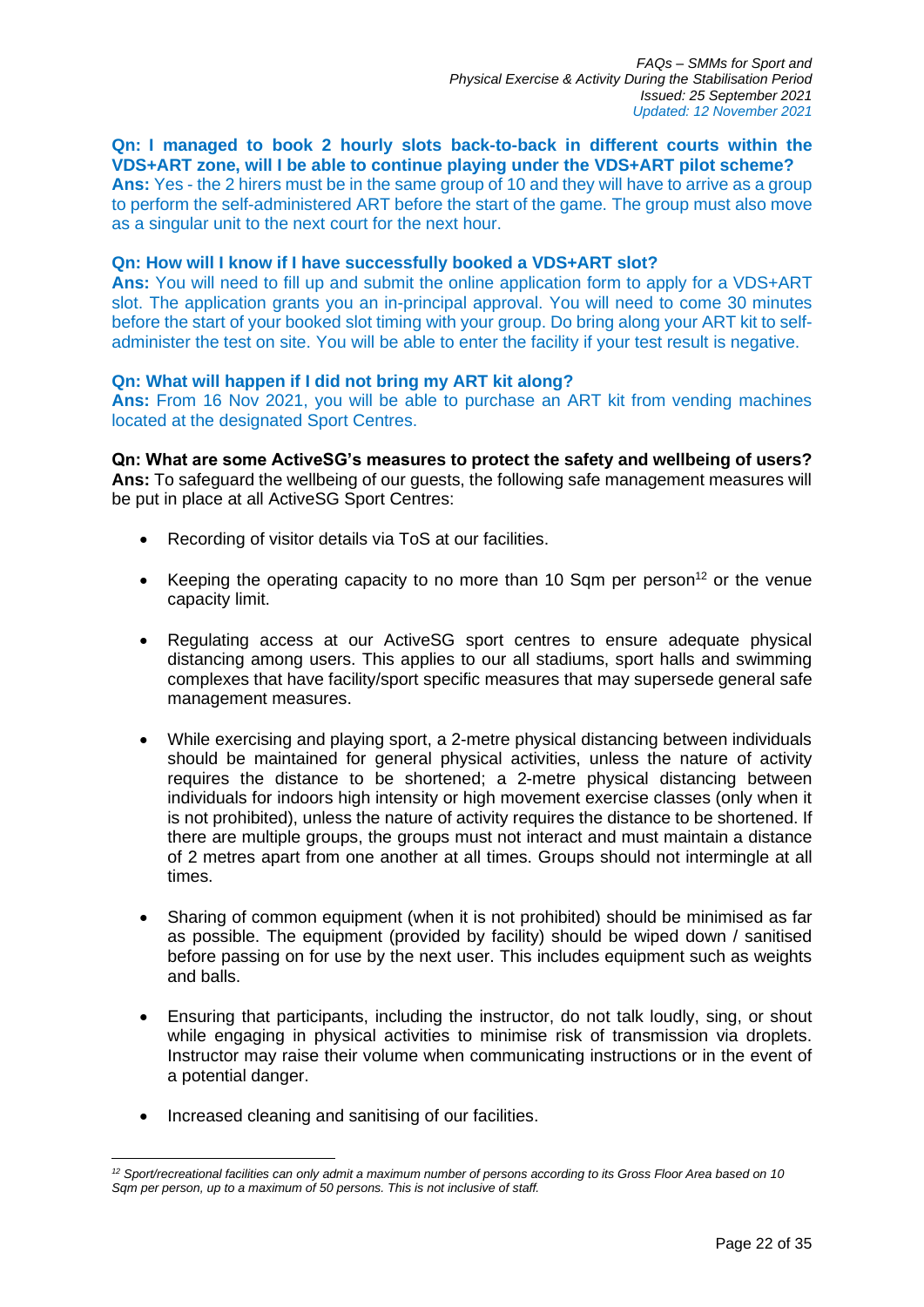# **ACTIVESG FACILITY SPECIFIC QUESTIONS**

## **1. ActiveSG Stadium**

## **Qn: What are the operating hours of the Stadiums?**

**Ans:** The Stadiums will operate daily from 7.00am to 9.30pm and 7.00am to 10.00pm for organised programmes held at the Stadium gallery.

## **Qn: What is the maximum number of pax allowed at the Stadium?**

**Ans:** The maximum number of pax is dependent on the number of facilities in each Stadium. Each facility inside the Stadium has a capacity limit of up to 50pax.

## **Qn: Which Stadiums are opened to the public?**

**Ans:** Our Stadiums (except for Jalan Besar Stadium, Jurong East Stadium and MOE Evans Stadium) are opened to members of public who need to exercise outdoors. Masks must be donned when not engaging in strenuous exercises. Individuals should not linger after their exercise and should leave the facility after they are done exercising.

## **Qn: Is anyone allowed in the Stadium?**

**Ans:** ActiveSG Stadiums remain open to the public till further notice. ActiveSG staff will be deployed to ensure safe distancing, and we reserve the right to turn away visitors to avoid overcrowding within these facilities. Members of the public should practise safe distancing even in open spaces. Individuals who feel unwell, should not visit our Stadiums and are to seek medical attention.

Members of the public may exercise in groups of no more than 2 participants<sup>13</sup> or in organised groups of 2 participants (including instructor), up to a total class size of 50 persons or lower depending on venue capacity and Safe Management Measures. If there are multiple groups, the groups must not interact and must maintain a distance of 2-metres apart from one another at all times. Groups should not intermingle at all times. Masks must be worn when not engaged in strenuous exercises.

Registered instructors can book the stadium galleries and selected ActiveSG outdoor spaces at SportSG facilities at [myactivesg.com](https://www.myactivesg.com/) and will be responsible for ensuring that all safe management measures are being adhered to a physical distancing of 2 metres between individuals and 2 metres between groups must be maintained at all times. No mixing of groups is allowed.

From 10 November 2021, a pilot will be introduced which will allow up to 10 **fully-vaccinated** persons (including players, umpires, linesmen, etc.) to play together in controlled and supervised settings. Please refer to pages 6 and 7 for more details.

# **For ActiveSG-Organised Classes / Programmes for Seniors**

• From 10 November 2021, senior-centric programmes (60 years and above) organised by ActiveSG for **fully-vaccinated or COVID-19 recovered** seniors **will resume.** Activities will be conducted in a controlled environment and at stipulated timings at 19 selected ActiveSG facilities found here: myactivesg.com

<sup>&</sup>lt;sup>13</sup> The total class capacity (of multiple groups of 2) will be capped at 50 or the venue capacity limit, whichever is lower. Prevailing *Safe Management Measures will apply.*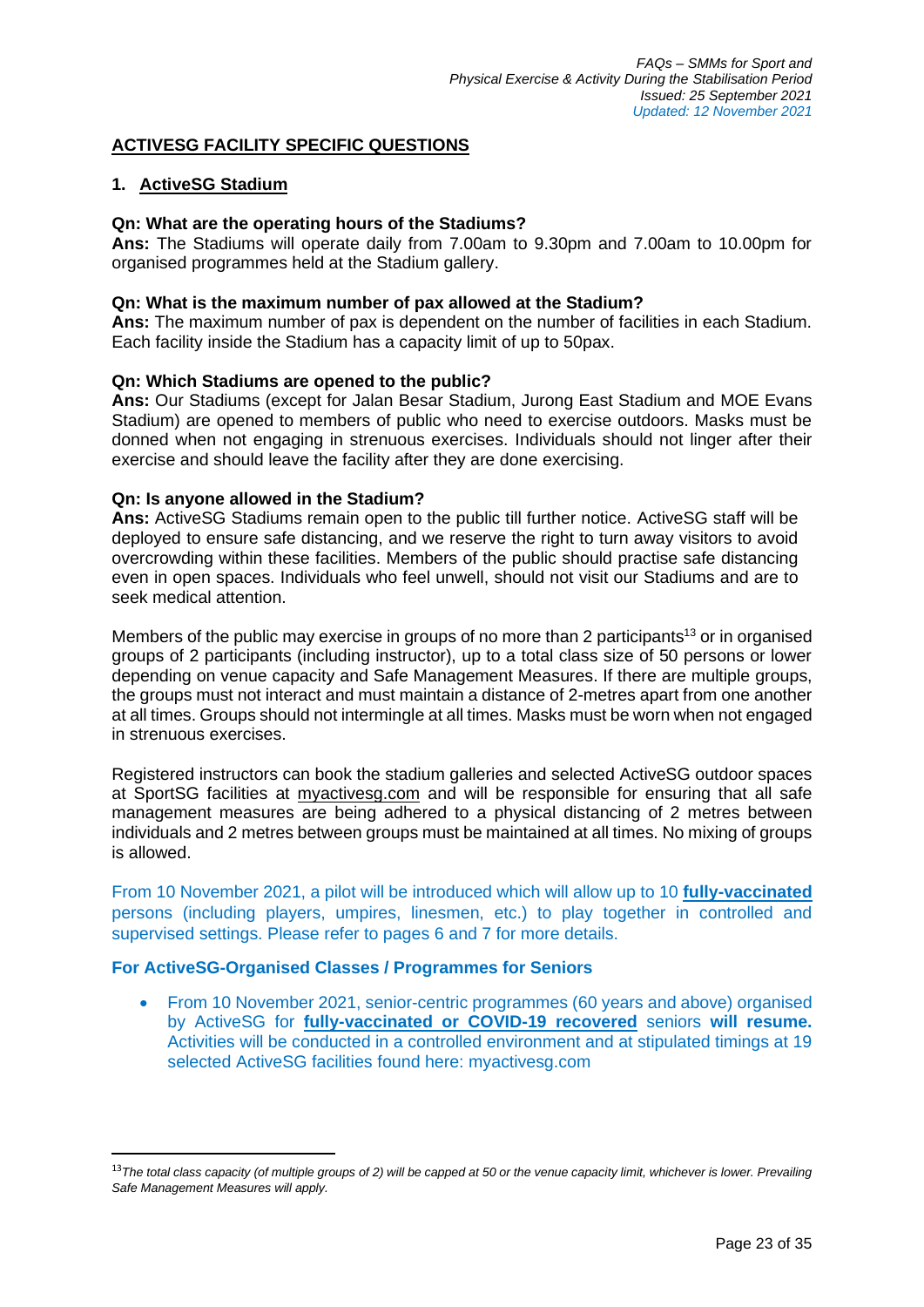# **For Organised Classes / Programmes applicable across Children & Youths & General Programmes and activities**

- In-person programmes catering to 12 years old and below may resume. Participants must adhere strictly to the prevailing SMMs, with maximum group size of two.
- Programmes and physical activities **organised by ActiveSG** catering to 6 years and below will continue online.
- Please refer to page 1 for more details on indoor/outdoor, masked/unmasked Safe Management Measures for organised classes/programmes, for **Children 12 Years and Below.**

## **Qn: Can I bring my family to the Stadium to exercise together?**

**Ans:** Individuals can exercise outdoors with their family members / friends, social group exercise and activities must be kept to no more than 2 participants when exercising. They should also maintain at least 2 metres apart from other groups sharing the same space and wear their masks when not engaged in strenuous exercises.

## **Qn: Will there be attendance-taking at Stadiums?**

**Ans:** Yes. There will be recording of visitor details via ToS at our Stadiums. Users who display flu like symptoms (e.g. cough, fever 38 degree Celsius and above), users who came back from overseas and are on Stay Home Notice, those on Quarantine Order / Stay Home Notice, are not allowed within our premises.

ActiveSG staff will be deployed to ensure safe management measures are adhered to, and we reserve the right to turn away visitors who do not comply to measures set and to avoid overcrowding.

## **Qn: Are lessons or trainings allowed at the Stadium?**

**Ans:** Instructors will need to be registered under a framework which is jointly administered by Sport Singapore and agency partners before the classes can take place at the Stadium. Registered instructors will be allowed to conduct outdoor classes unmasked activities at the Stadium with a class capacity capped at 2 pax per group (including instructor) of up to 50 persons. The groups of 2 are not to intermingle before, during, and after the class, and must remain 2 metres apart.

Registration can be done online at <https://go.gov.sg/outdoor-classes-instructor-registration> and a response will be given within three working days. Only those who have successfully registered can book these spaces. As booking slots are limited, ActiveSG encourage hirers to adhere to their allocated time slot to allow others to enjoy the facilities. There will be a \$45 deposit required, which will be refunded back to the hirer's Active Wallet upon commencement of the programme. No-show (without a valid reason) by the hirer will result in the forfeiture of the deposit.

General group exercises not conducted by registered instructors will be capped at the permitted group size of 2 (including instructor), up to 50 pax. Instructors must ensure a 2 metre distance is kept between other groups sharing the same space, at all times so that there is no intermingling between groups.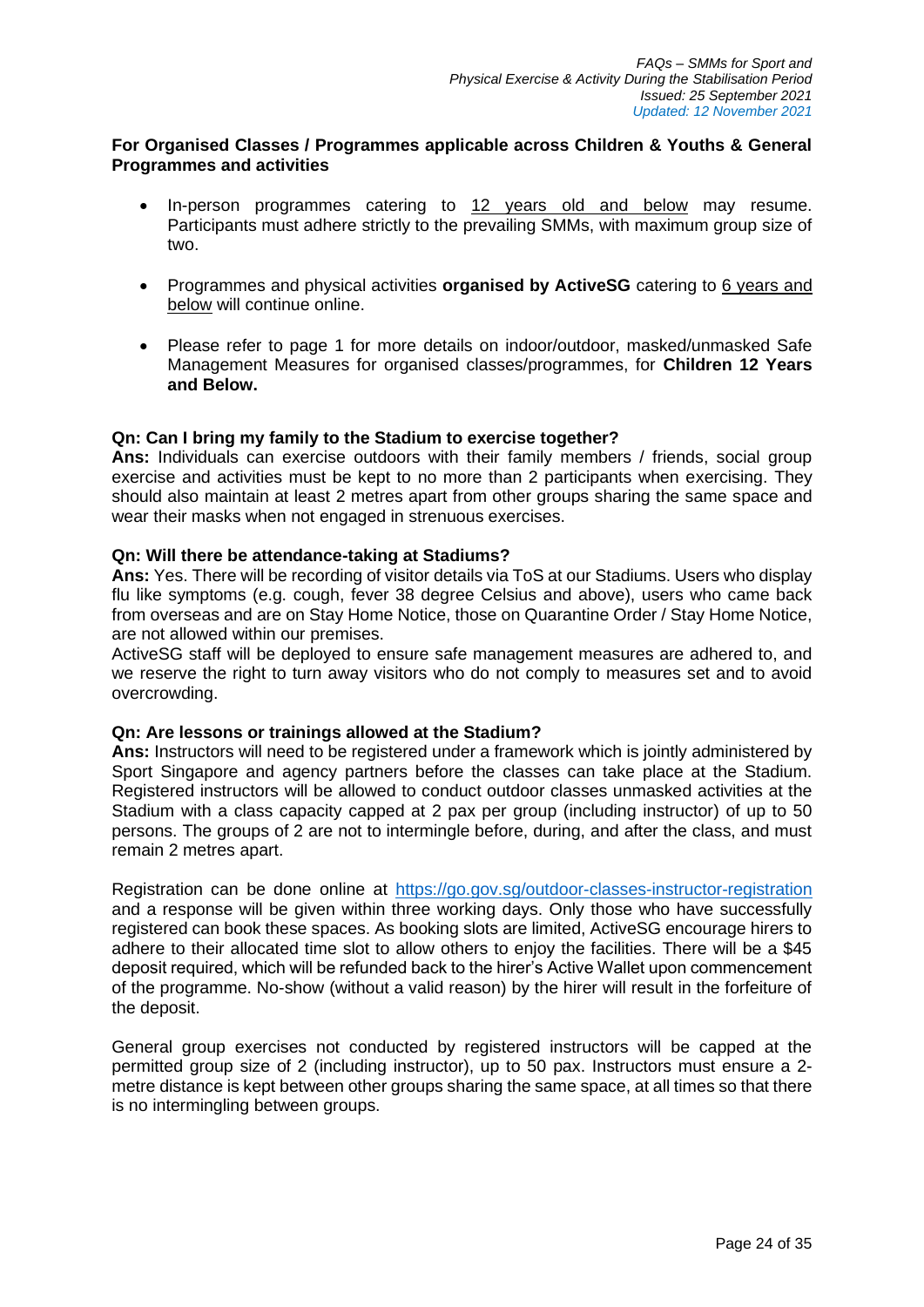From 10 November 2021, a pilot will be introduced which will allow up to 10 **fully-vaccinated** persons (including players, umpires, linesmen, etc.) to play together in controlled and supervised settings. Please refer to pages 6 and 7 for more details.

## **For ActiveSG-Organised Classes / Programmes for Seniors**

• From 10 November 2021, senior-centric programmes (60 years and above) organised by ActiveSG for **fully-vaccinated or COVID-19 recovered** seniors **will resume.** Activities will be conducted in a controlled environment and at stipulated timings at 19 selected ActiveSG facilities found here: myactivesg.com

## **For Organised Classes / Programmes applicable across Children & Youths & General Programmes and activities**

- In-person programmes catering to 12 years old and below may resume. Participants must adhere strictly to the prevailing SMMs, with maximum group size of two.
- Programmes and physical activities **organised by ActiveSG** catering to 6 years and below will continue online.
- Please refer to page 1 for more details on indoor/outdoor, masked/unmasked Safe Management Measures for organised classes/programmes, for **Children 12 Years and Below.**

All physical activity of a social nature should also be kept to 2 participants.

## **Qn: Can I still use the toilets and changing rooms within the Stadium?**

**Ans:** Yes. The toilets, changing rooms and shower facilities at the ActiveSG Stadiums will remain open to the public. Members of the public are to observe safe distancing measures such as the safe distancing markers and signages, as well as maintain a physical distance of 1m at all times. Toilets / changing rooms with showering facilities will be limited to a maximum capacity of up to 5  $\text{pax}^{14}$  at any one time.

Users are to keep their masks on whilst in changing rooms, and if they are taking a shower, to put on their mask promptly when done. Users are also not to mingle with others and to leave as soon as they are done using the facility.

# **Qn: Can I use the lockers at the Stadium to keep my belongings while I exercise?**

**Ans:** Yes. Lockers are available for use during this period.

# **2. ActiveSG Swimming Pool**

## **Qn: Is anyone allowed in the swimming complex?**

**Ans:** ActiveSG competition and training pools will continue to remain open to the public till further notice. Wave Pool / Lazy River / Jacuzzi, wading pools and feature play pools will be closed until further notice. To facilitate usage by the different segments of public, there will be time belts introduced. Prior booking is required via the ActiveSG app / [myactivesg.com.](https://www.myactivesg.com/)

ActiveSG staff will be deployed to ensure safe distancing, and we reserve the right to turn away visitors to avoid overcrowding within these facilities. Members of the public should

<sup>14</sup> *The maximum group size for toilets will be capped at 5 pax, or 10 Sqm per pax.*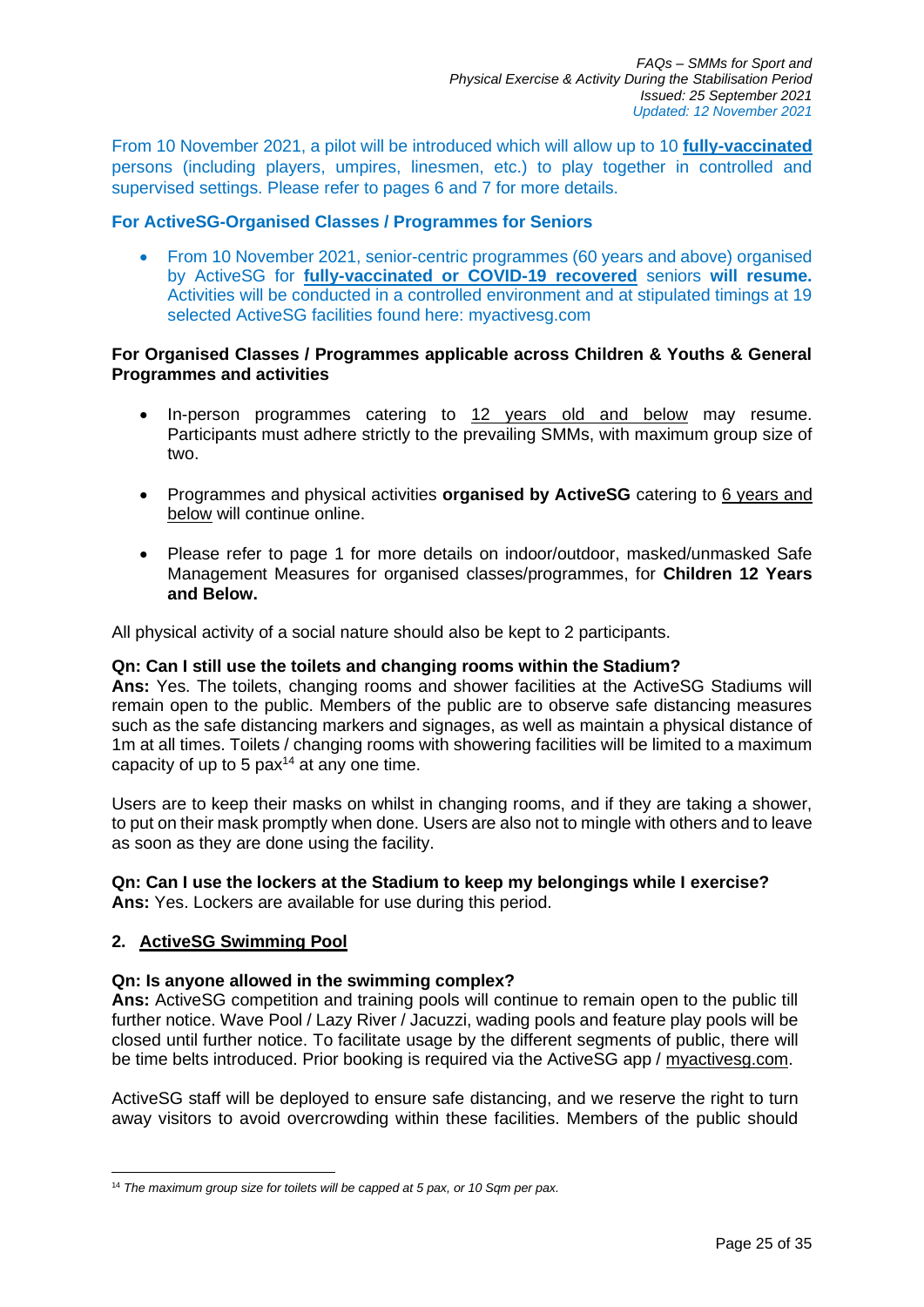practise safe distancing even in open spaces. Individuals who feel unwell, should not visit our Stadiums and are to seek medical attention.

## **Qn: What are the operating hours of the swimming pool?**

**Ans:** The pools will be opened daily from 6.30am to 9.45pm.

Please refer to <https://www.myactivesg.com/Facilities/Sport-Centres/Facilities-Closure> for latest updates of closure.

## **Qn: Can I come to swim at any time?**

**Ans:** To protect the health and wellbeing of the community, specific swimming timings are being allocated for different segments and groups. Members of the public are to follow the allocated timings strictly and booking is required beforehand via the ActiveSG app or [myactivesg.com.](https://www.myactivesg.com/)

Table 1 - The specific swimming timings are as follows:

| <b>Revised Time Slots till further notice</b>                                                                              |                               |                             |  |  |  |  |
|----------------------------------------------------------------------------------------------------------------------------|-------------------------------|-----------------------------|--|--|--|--|
| <b>Time</b>                                                                                                                | Mon-Fri                       | Sat & Sun                   |  |  |  |  |
| $6:30am - 7:30am$<br>$7:45am - 8:45am$                                                                                     |                               | Lap swim for General Public |  |  |  |  |
| $9am - 10am^*$                                                                                                             | Lap swim for General Public   |                             |  |  |  |  |
| $10am - 11am*$                                                                                                             |                               |                             |  |  |  |  |
| $11am - 12pm^*$                                                                                                            |                               |                             |  |  |  |  |
| $12pm - 1pm^*$                                                                                                             |                               | Organised swim classes      |  |  |  |  |
| $1pm - 2pm^*$                                                                                                              | Lap swim for General Public** |                             |  |  |  |  |
| $2pm - 3pm^*$                                                                                                              |                               |                             |  |  |  |  |
| $3pm-6pm$                                                                                                                  | Organised swim classes        |                             |  |  |  |  |
| $6:15$ pm $-7:15$ pm                                                                                                       |                               |                             |  |  |  |  |
| $7:30 \text{pm} - 8:30 \text{pm}$                                                                                          | Lap swim for General Public   | Lap swim for General Public |  |  |  |  |
| $8:45$ pm $-9:45$ pm                                                                                                       |                               |                             |  |  |  |  |
| ** A small number of organised swim classes will run concurrently<br>*Subject to the resumption of MOE SwimSafer Programme |                               |                             |  |  |  |  |

All members should use their booked slots responsibly so as to not deprive others of a chance to exercise.

## **Qn: Will all the swimming pool features be opened?**

**Ans:** The training and competition pools will be opened. Wave Pool / Lazy River / Jacuzzi, wading pools and feature play pools will be closed until further notice. Some pools listed under <https://www.myactivesg.com/Facilities/Sport-Centres/Facilities-Closure> will remain closed.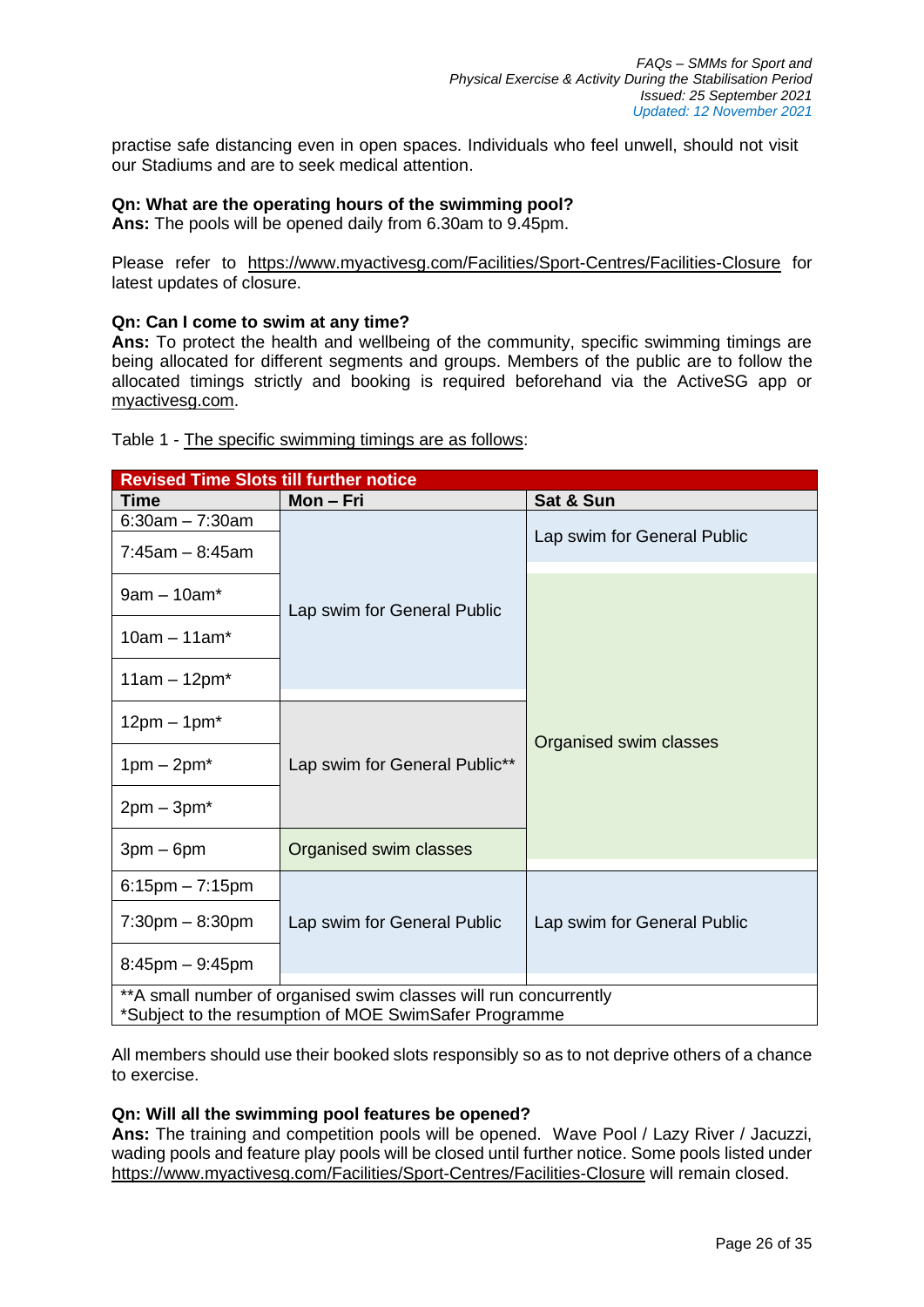# ➢ *Booking of Swim Slots*

# **Qn: How do I book for swim slots?**

**Ans:** All visitors will need to book a swim slot via the ActiveSG app or [myactivesg.com](https://www.myactivesg.com/) before visiting the swimming pool.

## **Qn: How far ahead in advance can I start booking the slots?**

**Ans:** The slots will be opened for booking 3 days ahead of the usage date at 1200hrs, right up till the usage time. Users who do not show up for three booked slots in a month will have their membership temporarily suspended for two weeks. They will not be able to book any ActiveSG facilities while their membership is being suspended.

## **Qn: What is the duration and rate for each swim slot at the swimming pool?**

**Ans:** The duration for each swim slot is 60 minutes and there is no change to the rate, as per the published rates.

## **Qn: A 60 minutes slot is not enough for me to swim and change. Why can't ActiveSG increase the timing?**

**Ans:** The 60min slot is to allow for as many people to use the facility to stay active, in a safe manner. We will continue to review our operations and make the necessary adjustments where required. In the meantime, we seek the public's understanding and cooperation as we continue to do our part to keep our community safe.

## **Qn: Can I walk-in if I have not booked a swim slot?**

**Ans:** All visitors are required to book a swim slot via the ActiveSG app or [myactivesg.com](https://www.myactivesg.com/) prior to visiting the swimming pool. However, if there are available slots at the timebelt that you are at the sport centre, you can still book and enter the facility.

## **Qn: What is the maximum number of pax allowed per swim slot?**

**Ans:** The maximum number of pax is dependent on the number of facilities in each swimming complex. Each facility inside the swimming complex has a capacity limit of up to 50pax.

## **Qn: Can I book two consecutive swim slots?**

**Ans:** You will only be allowed to book ONE swim slot (60mins) per day. This is to ensure that all patrons have an equal chance to use the swimming pool facility.

## **Qn: Can I cancel the swim slot after booking?**

**Ans:** Yes, you will be able to cancel your pool booking up to 2 hours before the start of the timeslot. No refunds will be provided for cancellation made by the user. Cancelled booking will not count towards the no-show quota.

## **Qn: Can I use the swim pass/schemes that I currently have?**

**Ans:** ActiveSG members with valid pass/schemes will be able to book a swim slot for free. All bookings must be made before the expiry date of their pass/scheme.

The following eligible schemes are:

- 1. Merdeka Generation scheme
- 2. MyActiveSwim schemes (Monthly)

In addition to the above schemes, Singaporeans aged 65 years and above will enjoy free entry to our pools. Booking can be made via the ActiveSG app or [myactivesg.com.](https://www.myactivesg.com/)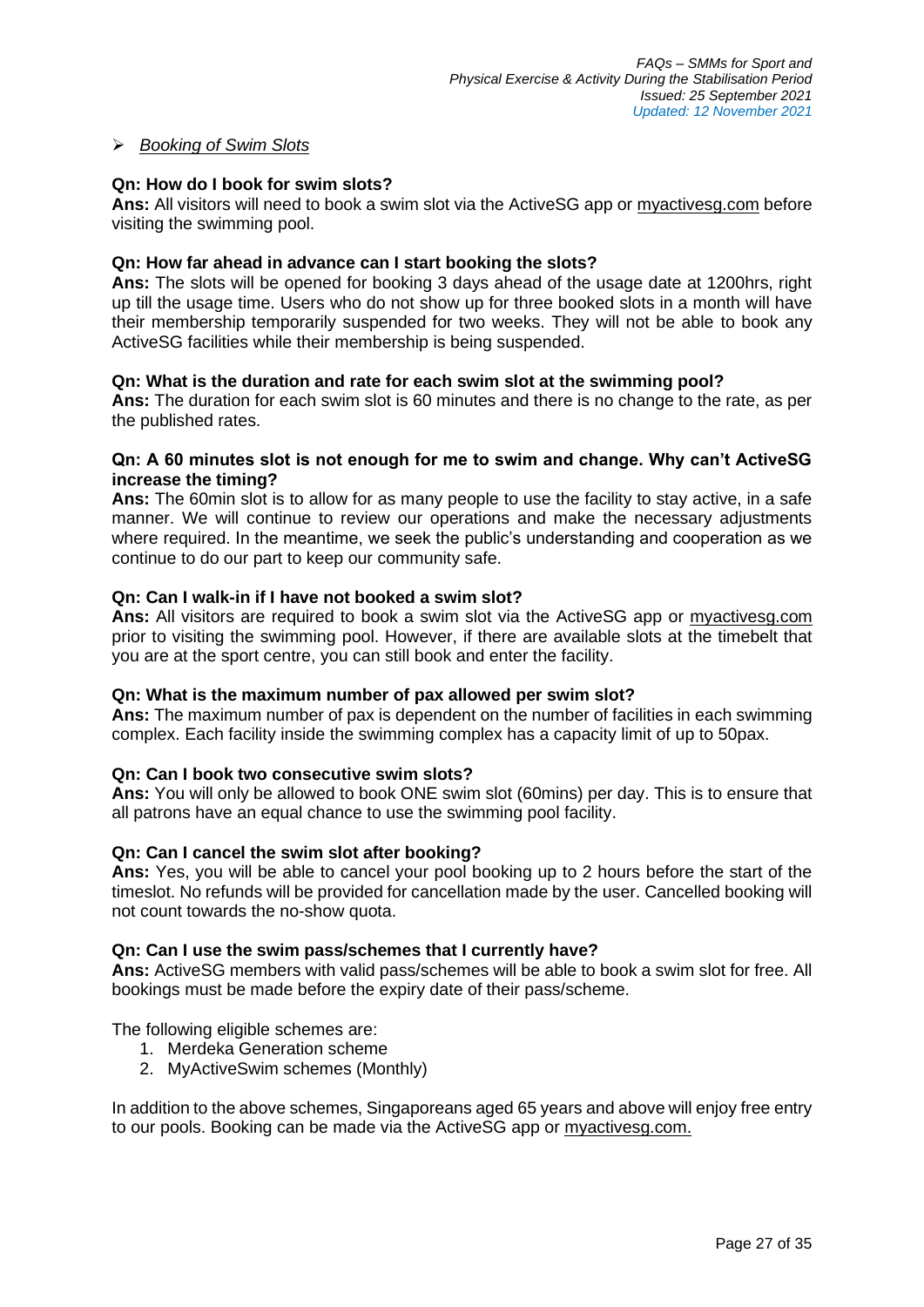# **Qn: My booking slot was cancelled due to lightning. Will I get a refund?**

**Ans:** In the event of a lightning risk and you have at least 30 minutes of the timeslot remaining in your booking, a refund will be provided. The credit will be refunded to your account within 8-10 working days.

## **Qn: Is it safe for me to swim?**

**Ans:** We test our pool waters 5 times a day, in accordance with NEA's guidelines. There is no evidence to suggest that the virus can be transmitted through swimming pool water. We also prominently display signs for users to observe the proper hygiene practices for the safety and benefit of all swimmers and have included enhanced measures.

## **Qn: What are some ActiveSG's measures at the swimming pools?**

**Ans:** In order to safeguard the wellbeing of our guests, the following safe management measures will be put in place:

- Regulated access will be implemented at the Swimming Pool.
- Purchase the desired slot on ActiveSG app before visiting the Swimming Pool.
- Registration via ToS is necessary for all patrons before entry. Patrons will be denied entry if they exhibit flu-like symptoms (e.g. cough, fever with temperature at 38-degree Celsius or more) or is currently on Stay Home Notice / Quarantine Order due to COVID-19.
- Demarcated swimming lanes/zones to avoid unnecessary contact users are encouraged to stay in their lane/zone.

## **Qn: Can I still use the toilets and changing rooms within the swimming complex?**

**Ans:** Yes, public amenities such as toilets and changing rooms will be opened to the public. Members of the public are to observe safe distancing measures such as the safe distancing markers and signages, as well as maintain a physical distance of 1m at all times. Toilets / changing rooms with showering facilities will be limited to a maximum capacity of up to 5 pax<sup>15</sup> at any one time.

Users are to keep their masks on whilst in changing rooms, and if they are taking a shower, to put on their mask promptly when done. Users are also not to mingle with others and to leave as soon as they are done using the facility.

## **Qn: The swimming pool looks empty, why can't I enter?**

**Ans:** We are regulating access to all ActiveSG swimming pools to ensure adequate safe distancing among users. Depending on facility size, there will be a limited number of pax allowed each time.

## ➢ *Coaching at ActiveSG Swimming Pools*

#### **Qn: Can I conduct 1-to-1 coaching or group classes in the swimming complex?**

**Ans:** Organised classes can only be conducted on 3pm to 6pm (Monday-Friday) and 9am to 6pm (Sat-Sun). Coaches will need to have a confirmed allocated slot before any coaching is allowed in all ActiveSG pools.

From 10 November 2021, a pilot will be introduced which will allow up to 10 **fully-vaccinated** persons (including players, umpires, linesmen, etc.) to play together in controlled and supervised settings. Please refer to pages 6 and 7 for more details.

<sup>15</sup> *The maximum group size for toilets will be capped at 5 pax, or 10 Sqm per pax*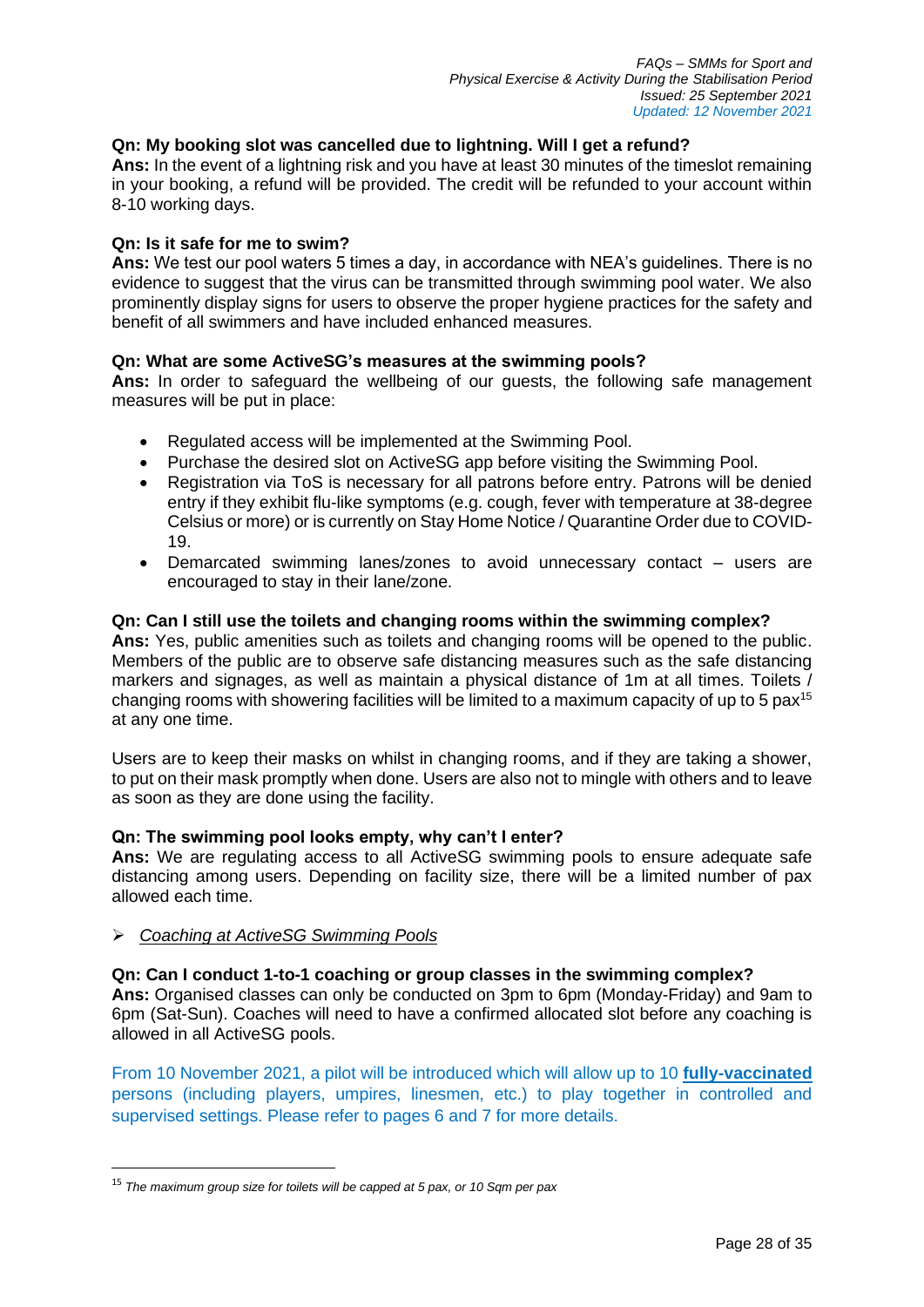- From 10 November 2021, senior-centric programmes (60 years and above) organised by ActiveSG for **fully-vaccinated or COVID-19 recovered** seniors **will resume.** Activities will be conducted in a controlled environment and at stipulated timings at 19 selected ActiveSG facilities found here: myactivesg.com
- In-person programmes catering to 12 years old and below may resume. Participants must adhere strictly to the prevailing SMMs, with maximum group size of two.
- Programmes and physical activities **organised by ActiveSG** catering to 6 years and below will continue online.
- Please refer to page 1 for more details on indoor/outdoor, masked/unmasked Safe Management Measures for organised classes/programmes, for **Children 12 Years and Below.**

For **SwimSafer** bronze level and above (Stages 4,5,6), a coach may take up to 2 groups of 2 participants provided the groups maintain a distance of 2 metres apart from one another and the coach has no contact with any in the group at all times. Otherwise, group size is limited to 1 Coach: 1 participant. For beginner lessons and SwimSafer Stages 1,2, 3, a coach can only take 1 participant. The group size restriction will be 2 persons (including coach), ie 1 coach : 1 participant.

There should be no intermingling between different groups. Coaches will have to wear masks at all times when they are not in the pool.

## **Qn: I am a swimming coach. How do I book swim slots for my classes?**

**Ans:** Coaches with valid Usage Permit will be informed when allocation exercise commences. The SportSG Booking office will process your application and allocate slots accordingly. Registration confirmation and receipt will be sent via email.

If there are caregivers within the group that needs to go into the pool, they must be included in one of the 2  $pax^{16}$  quota.

You will be required to assemble your students outside the pool and bring them in as a group. Please show your coaching confirmation email to the staff on duty. All students / caregivers / coaches are required to purchase an entry pass and tap the QR code for entry into the pool.

## **Qn: What is the duration for each coaching slot at the swimming pool?**

**Ans:** The duration for each allocated slot is 180 minutes. You may coach an unlimited number of classes within the 180 minutes slot.

## **Qn: I am a swimming coach. How many students can I teach at one time?**

**Ans:** There is no restriction on the number of sessions to be held consecutively within the allocated slot. Coaches will need to have a confirmed allocated slot before any coaching is allowed in all ActiveSG pools.

<sup>16</sup> *Group activities are now limited to no more 2 participants (subject to the venue capacity limit and safe management measures. Physical distancing of 2 metres between individuals and 2 metres between groups must be maintained at all times. No mixing of groups is allowed.*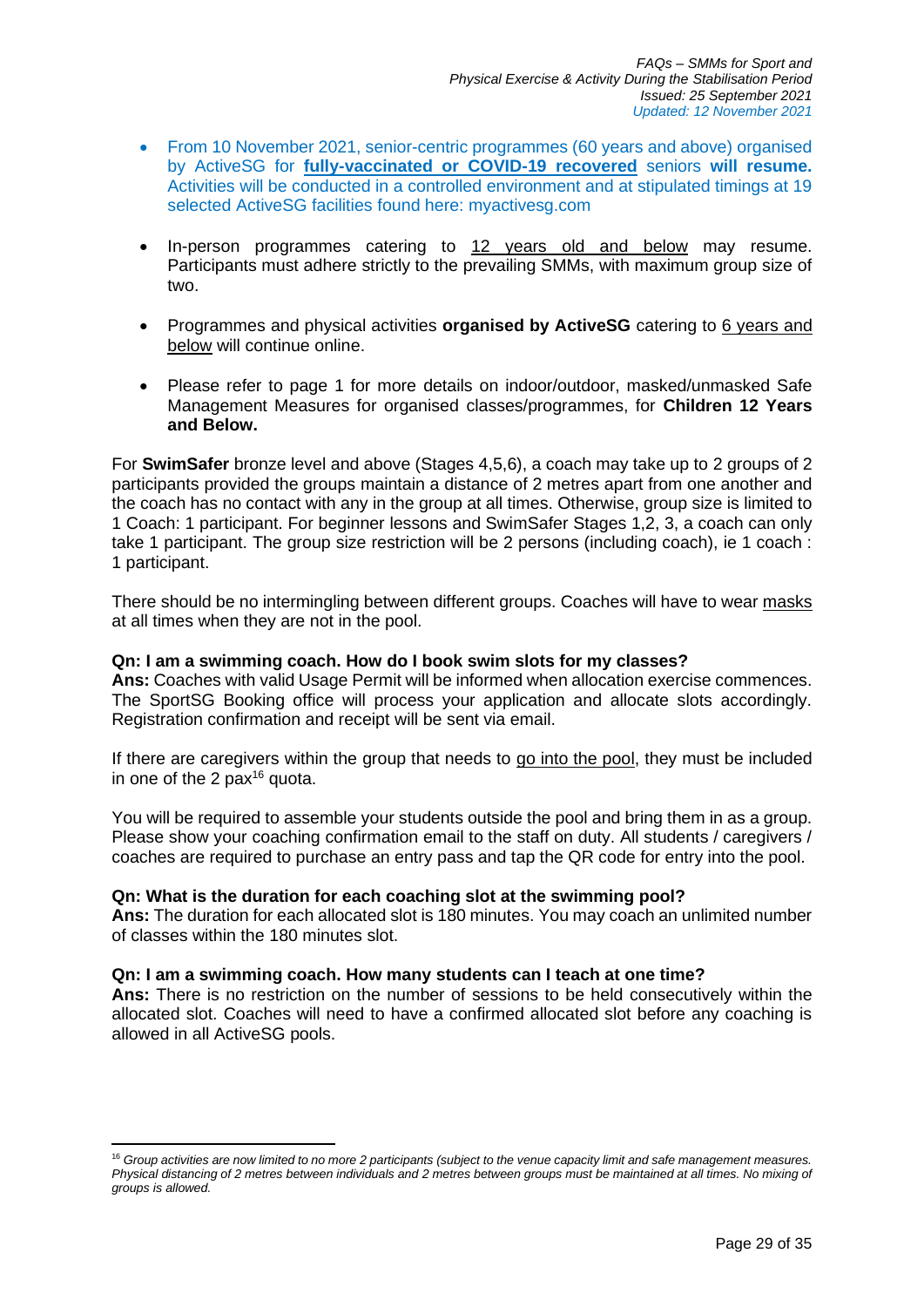From 10 November 2021, a pilot will be introduced which will allow up to 10 **fully-vaccinated** persons (including players, umpires, linesmen, etc.) to play together in controlled and supervised settings. Please refer to pages 6 and 7 for more details.

- From 10 November 2021, senior-centric programmes (60 years and above) organised by ActiveSG for **fully-vaccinated or COVID-19 recovered** seniors **will resume.** Activities will be conducted in a controlled environment and at stipulated timings at 19 selected ActiveSG facilities found here: myactivesg.com
- In-person programmes catering to 12 years old and below may resume. Participants must adhere strictly to the prevailing SMMs, with maximum group size of two.
- Programmes and physical activities **organised by ActiveSG** catering to 6 years and below will continue online.
- Please refer to page 1 for more details on indoor/outdoor, masked/unmasked Safe Management Measures for organised classes/programmes, for **Children 12 Years and Below.**

For **SwimSafer** bronze level and above (Stages 4,5,6), a coach may take up to 2 groups of 2 participants provided the groups maintain a distance of 2 metres apart from one another and the coach has no contact with any in the group at all times. Otherwise, group size is limited to 1 Coach: 1 participant. For beginner lessons and SwimSafer Stages 1,2, 3, a coach can only take 1 participant. The group size restriction will be 2 persons (including coach), ie 1 coach : 1 participant.

However, the coach must ensure that the previous class of students must exit the swimming complex before the next class of students can enter the swimming complex. This is to ensure that the capacity at the swimming complex is kept within the permissible limit at any one time. The classes must be conducted in adherence to the Safe Management Measures.

# *3. ActiveSG Sport Halls and Courts*

*Vaccination-Differentiated SMMs apply to all high-risk settings (indoors unmasked activities)* 

# **Qn: Can I use the sport halls and courts?**

**Ans:** Yes, sport halls and courts will be open. High-risk (indoor unmasked) activities are allowed and must be confined to no more than 2 individuals (including instructor / coach) if all participants are **fully vaccinated** (includes those that have valid PET result / have recovered from COVID-19)**.** If any one of the participants **is not fully vaccinated**, then such activity is prohibited.

Multiple groups of 2, up to 30 participants (including instructor / coach) or the capacity limit of the venue, whichever is lower, can take place in high-risk settings only if all participants are **fully vaccinated** (includes those that have valid PET result / have recovered from COVID-19)**.** A record of the grouping is to be maintained to aid contact tracing.

From 10 November 2021, a pilot will be introduced which will allow up to 10 **fully-vaccinated** persons (including players, umpires, linesmen, etc.) to play together in controlled and supervised settings. Please refer to pages 6 and 7 for more details.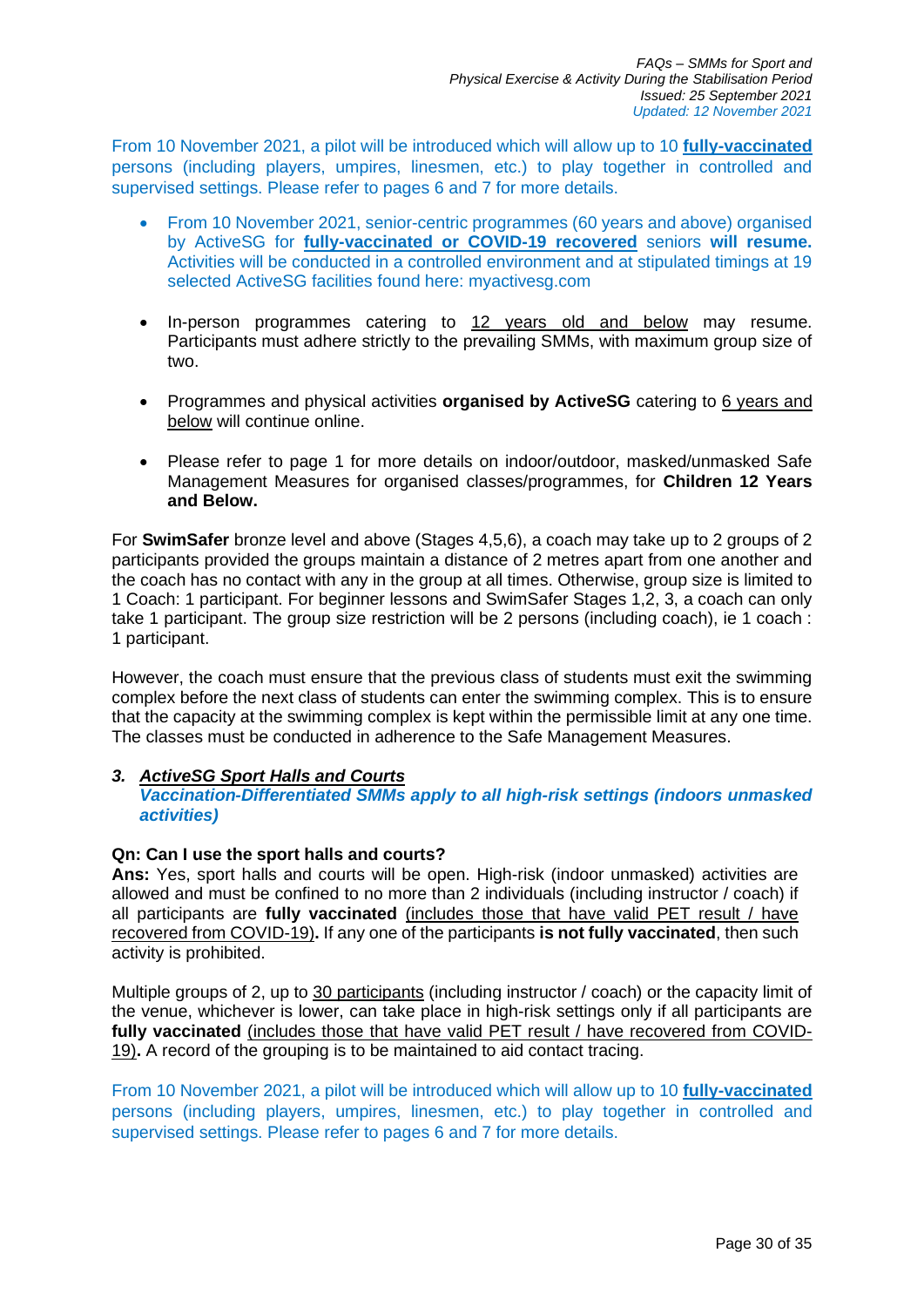- From 10 November 2021, senior-centric programmes (60 years and above) organised by ActiveSG for **fully-vaccinated or COVID-19 recovered** seniors **will resume.** Activities will be conducted in a controlled environment and at stipulated timings at 19 selected ActiveSG facilities found here: myactivesg.com
- In-person programmes catering to 12 years old and below may resume. Participants must adhere strictly to the prevailing SMMs, with maximum group size of two.
- Programmes and physical activities **organised by ActiveSG** catering to 6 years and below will continue online.
- Please refer to page 1 for more details on indoor/outdoor, masked/unmasked Safe Management Measures for organised classes/programmes, for **Children 12 Years and Below.**

## **Qn: What are the operating hours of the sport halls and courts?**

**Ans:** The facilities will be opened daily from 7am to 10pm.

## **Qn: What should I do before visiting ActiveSG outdoor facilities (i.e. tennis court, outdoor netball courts)?**

**Ans:** You are required to book a slot via the ActiveSG app or [myactivesg.com](https://www.myactivesg.com/) before visiting the sport hall or outdoor court. The person who booked the court must be present and will be counted into the maximum pax allowed per court. It is also mandatory for the member who booked the slot to be present during the time of play and be part of the group of players on court. Coloured wrist-tags will be issued to those allowed to enter and groups must keep to those of the same colour wrist-tags. No mixing between groups is allowed.

There will be no refund of booking for players who fail to comply with ActiveSG rules.

## **Qn: How far ahead in advance can I start booking the slots?**

**Ans:** ActiveSG Verified Members can book ActiveSG facilities up to 15 days in advance; ActiveSG Non-verified Members and Account holders (i.e. non-members) can book ActiveSG facilities up to 14 days in advance.

## **Qn: Can I choose my preferred slot?**

**Ans:** Yes. Each slot will have 50mins of playable time. All patrons should use the remaining 10mins to clear and clean up for the next group of users.

## **Qn: Can I walk-in if I have not booked a slot?**

**Ans:** No. All patrons are required to book a slot prior to using the courts.

## **Qn: Can I book multiple courts in the same hour?**

**Ans:** No, patrons can only book one type of court in the same hour.

## **Qn: Can I book two consecutive sessions?**

**Ans:** You are encouraged to book ONE session (50mins) per day. This is to ensure that all patrons have equal chance to use the courts.

## **Qn: What is the maximum number of pax allowed inside the facility?**

**Ans:** The maximum number of pax is dependent on the number of facilities in each sports hall. Each facility inside the sports hall has a capacity limit of up to 30pax.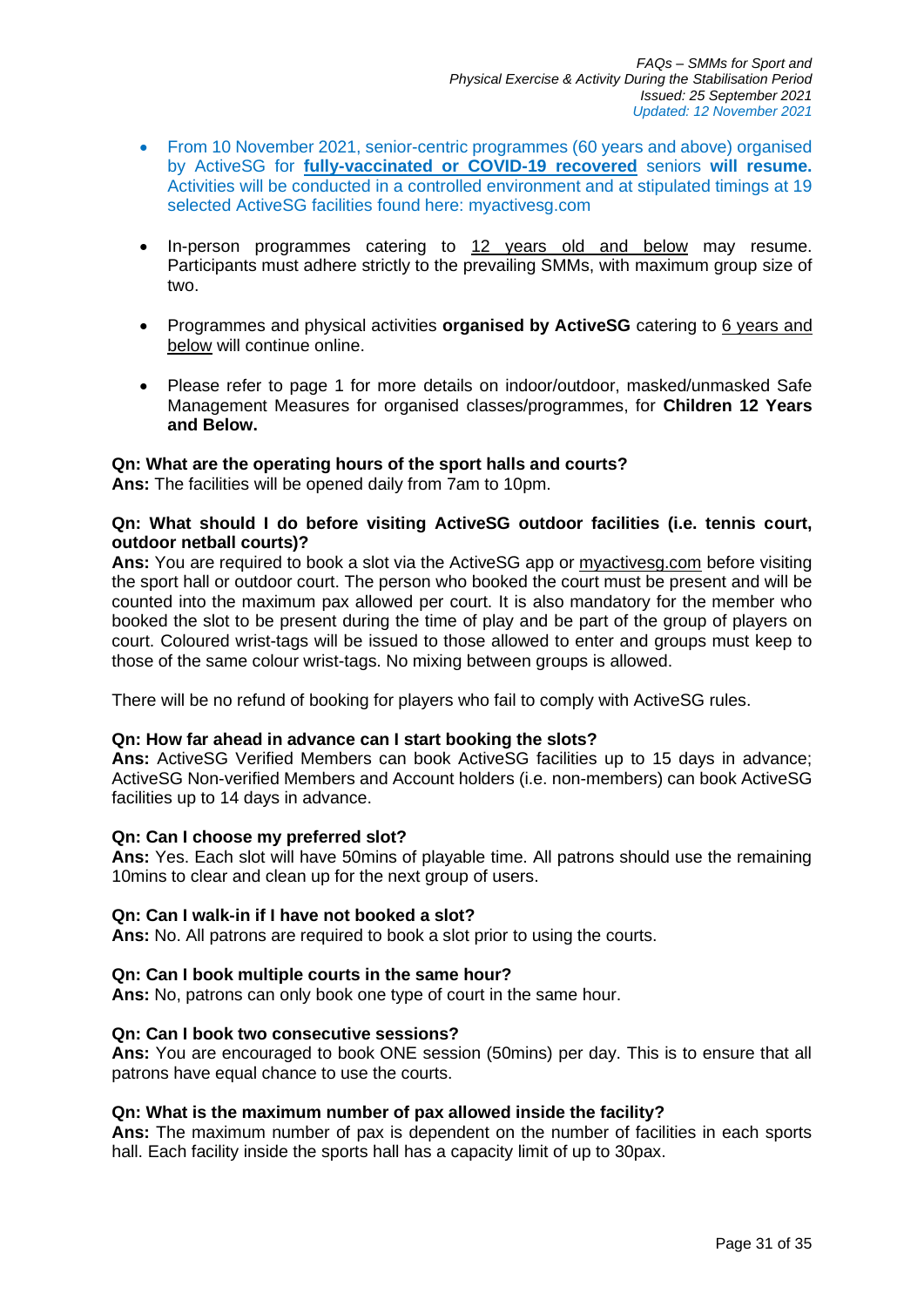# **Qn: Can I release the slot after booking?**

**Ans:** All booked slots cannot be released and are non-refundable.

## **Qn: How many people are allowed on courts that will remain open at any one time?**

**Ans:** Capacity limits for different facilities have been adjusted in accordance to the latest SMM as follows (Vaccination-Differentiated SMMs apply):

- Squash: Max of 2 pax per group (including coach) per court.
- Table tennis: Max of 2 pax per group (including coach) per table.
- Badminton: Max of 2 pax per group (including coach) for each court.
- Tennis: Max of 2 pax per group (including coach) for each court.
- For Team Sport (outdoor): Max of 2 pax per group (including coach).

For Team Sport (indoor):

- Basketball: Max of 2 pax per group (including coach) per half court
- Volleyball: Max of 2 pax per group (including coach) per half court
- Floorball: Max of 2 pax per group (including coach) per half court
- Netball: Max of 2 pax per group (including coach) per half court

Patrons **must be prepared** to produce proof of Vaccination-Differentiated SMMs status before **entry is allowed**. Patrons are strongly encouraged to arrive 15 minutes earlier for the Vaccination-Differentiated SMMs verification process and to avoid delays. We seek your understanding for the longer wait time.

## **Qn: I am a coach for indoor sports (e.g. badminton, table tennis, squash), can I coach different groups of students consecutively within my allocated 50min timeslot?**

**Ans:** Yes, you can, under the following conditions: the coach is the hirer and the hirer must always be present. The first group of students must leave the Sport Hall before the next group of students can enter.

## **Qn: I am a coach for indoor sports (eg badminton, table tennis, squash). The hirer of the court is the parent of my student(s). As up to 2 pax are (Vaccination-Differentiated SMMs apply) allowed into the court (including coach), can we still proceed with the coaching session?**

**Ans:** For the coaching session, the hirer must be present to sign in for the booked court but is not required to stay throughout the session. Parents may wait outside the Sport Hall or return to pick their children after. Using screenshots of the booking to sign in is not permissible.

From 10 November 2021, a pilot will be introduced which will allow up to 10 **fully-vaccinated** persons (including players, umpires, linesmen, etc.) to play together in controlled and supervised settings. Please refer to pages 6 and 7 for more details.

- From 10 November 2021, senior-centric programmes (60 years and above) organised by ActiveSG for **fully-vaccinated or COVID-19 recovered** seniors **will resume.** Activities will be conducted in a controlled environment and at stipulated timings at 19 selected ActiveSG facilities found here: myactivesg.com
- In-person programmes catering to 12 years old and below may resume. Participants must adhere strictly to the prevailing SMMs, with maximum group size of two.
- Programmes and physical activities **organised by ActiveSG** catering to 6 years and below will continue online.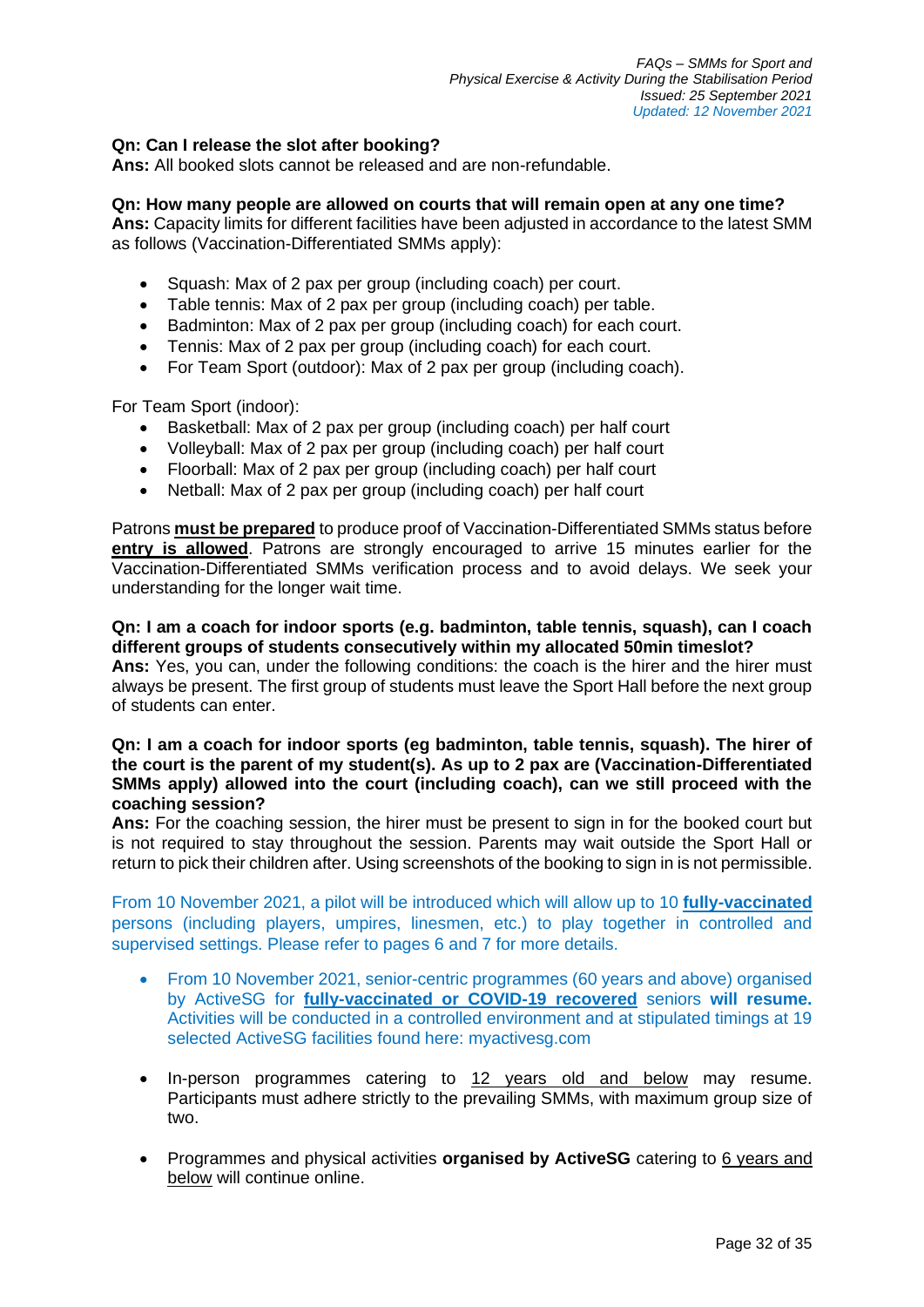• Please refer to page 1 for more details on indoor/outdoor, masked/unmasked Safe Management Measures for organised classes/programmes, for **Children 12 Years and Below.**

## **Qn: I am not vaccinated, can I enter the sport hall to play badminton or any other sports with my mask kept on at all times?**

**Ans:** You may enter the premise for masked off activities if you fulfil any one of the 3 conditions:

- **Fully vaccinated** (two weeks after he or she has received two doses of Pfizer-BioNTech/ Comirnaty, Moderna, or any WHO EUL vaccines),
- Unvaccinated individuals with a **valid negative result on a Pre-Event Test** taken in the past 24 hours at an MOH-approved medical service provider before the expected end of the class/programme/event or,
- **recovered COVID-19 individuals**, are of similarly lower risk, and may also join in the group of fully vaccinated individuals.

Vaccinated and unvaccinated individuals are not allowed to participate in activities within the same area. There should be no intermingling between groups.

# **Qn: Can I still use the toilets and changing rooms within the sport halls?**

**Ans:** Yes. The toilets, changing rooms and shower facilities at the ActiveSG Stadiums will remain open to the public. Members of the public are to observe safe distancing measures such as the safe distancing markers and signages, as well as maintain a physical distance of 1m at all times. Toilets / changing rooms with showering facilities will be limited to a maximum capacity of up to 5  $\text{pax}^{17}$  at any one time.

Users are to keep their masks on whilst in changing rooms, and if they are taking a shower, to put on their mask promptly when done. Users are also not to mingle with others and to leave as soon as they are done using the facility.

## **Qn: Can I coach in the sport halls?**

**Ans:** While ActiveSG's booking policy does not allow for coaching, league operations or business activities on our courts, ActiveSG will not enforce this policy on goodwill basis due to the current COVID-19 situation. However, all safe distancing measures will still apply and be enforced.

ActiveSG will continue to review our booking policy on coaching.

## *4. ActiveSG Gym*

*Vaccination-Differentiated SMMs apply to all high-risk settings (indoors unmasked activities)* 

## **Qn: What are the operating hours of the gym?**

**Ans:** All gyms will be open from Monday-Sunday from 7.00am-10.40pm (except the gyms at Toa Payoh West CC, Ang Mo Kio CC, Senja-Cashew, Bukit Batok Swimming Complex and Enabling Village which will operate from 7.00am to 10.00pm).

*<sup>17</sup> The maximum group size for toilets will be capped at 5 pax, or 10 Sqm per pax.*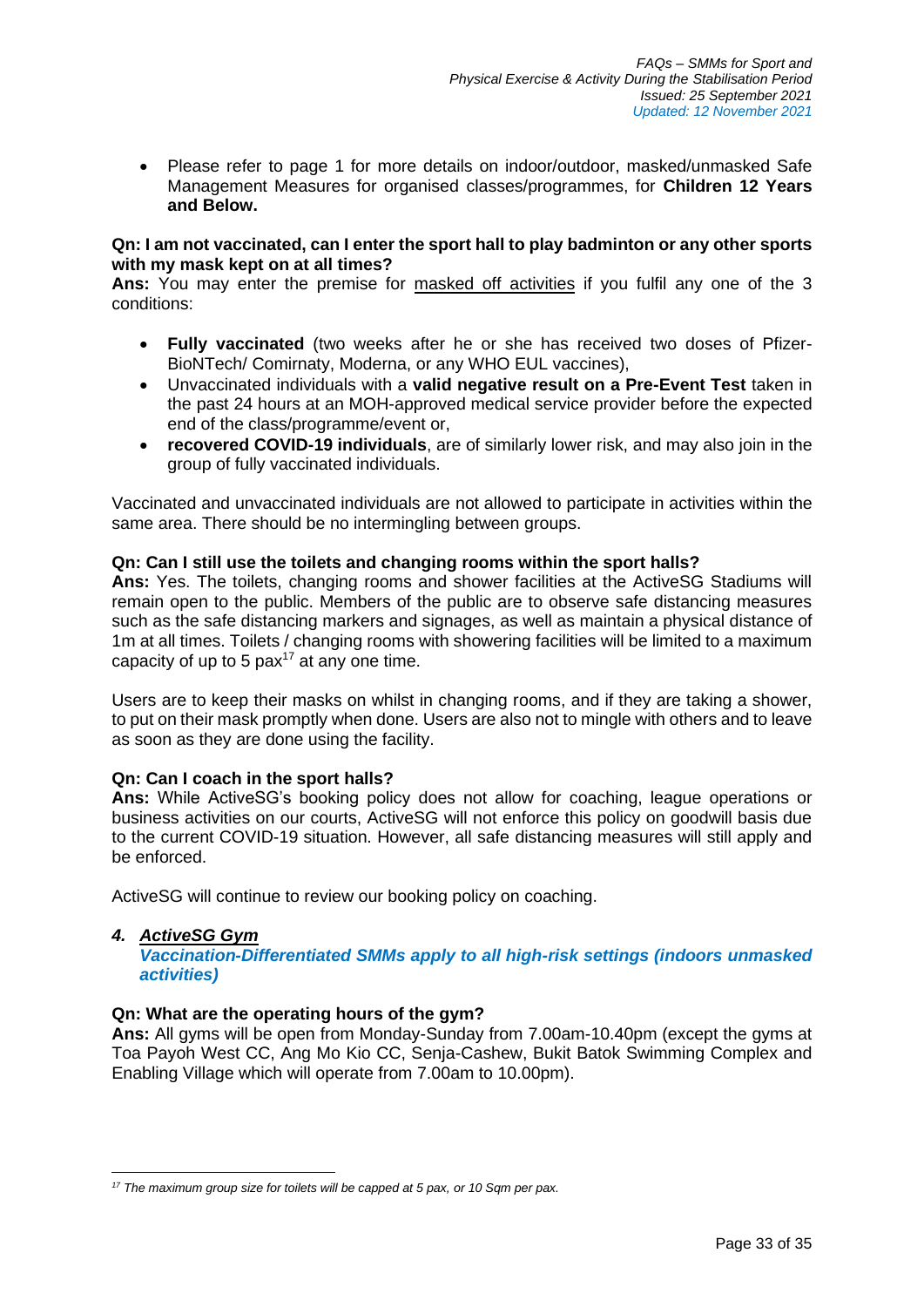# **Qn: How far ahead must I book for gym slots?**

**Ans:** ActiveSG Verified Members and ActiveSG Non-verified Members and Account holders (i.e. non-members) can book ActiveSG facilities up to 3 days in advance.

#### **Qn: Can I exercise with a friend or attend a coaching session?**

**Ans:** High-risk (indoor unmasked) activities are allowed and must be confined to no more than 2 individuals (including instructor / coach) **if all participants are fully vaccinated** (includes those that have valid PET result / have recovered from COVID-19)**.** If any one of the participants is **not fully vaccinated,** then such activity is prohibited.

- From 10 November 2021, senior-centric programmes (60 years and above) organised by ActiveSG for **fully-vaccinated or COVID-19 recovered** seniors **will resume.** Activities will be conducted in a controlled environment and at stipulated timings at 19 selected ActiveSG facilities found here: myactivesg.com
- In-person programmes catering to 12 years old and below may resume. Participants must adhere strictly to the prevailing SMMs, with maximum group size of two.
- Programmes and physical activities **organised by ActiveSG** catering to 6 years and below will continue online.
- Please refer to page 1 for more details on indoor/outdoor, masked/unmasked Safe Management Measures for organised classes/programmes, for **Children 12 Years and Below.**

# **Qn: I am not vaccinated. Can I use the gym with my mask kept on at all times?**

**Ans:** No, unless you fulfil any one of the 3 conditions:

- Fully vaccinated (two weeks after he or she has received two doses of Pfizer-BioNTech/ Comirnaty, Moderna, or any WHO EUL vaccines),
- Unvaccinated individuals with a valid negative result on a Pre-Event Test taken in the past 24 hours at an MOH-approved medical service provider before the expected end of the class/programme/event or,
- recovered COVID-19 individuals, are of similarly lower risk, and may also join in the group of fully vaccinated individuals.

## *5. ActiveSG Studio*

*Vaccination-Differentiated SMMs apply to all high-risk settings (indoors unmasked activities)* 

## **Qn: Will the studios be/remain open?**

**Ans:** Yes, the studios will be open. High-risk (indoor unmasked) activities are allowed and must be confined to no more than 2 individuals (including instructor / coach) if all participants are **fully vaccinated** (includes those that have valid PET result / have recovered from COVID-19)**.** If any one of the participants **is not fully vaccinated**, then such activity is prohibited.

Multiple groups of 2, up to 30 participants (including instructor / coach) or the capacity limit of the venue, whichever is lower, can take place in high-risk settings only if all participants are **fully vaccinated** (includes those that have valid PET result / have recovered from COVID-19)**.** A record of the grouping is to be maintained to aid contact tracing. The records should be kept for 1 month.